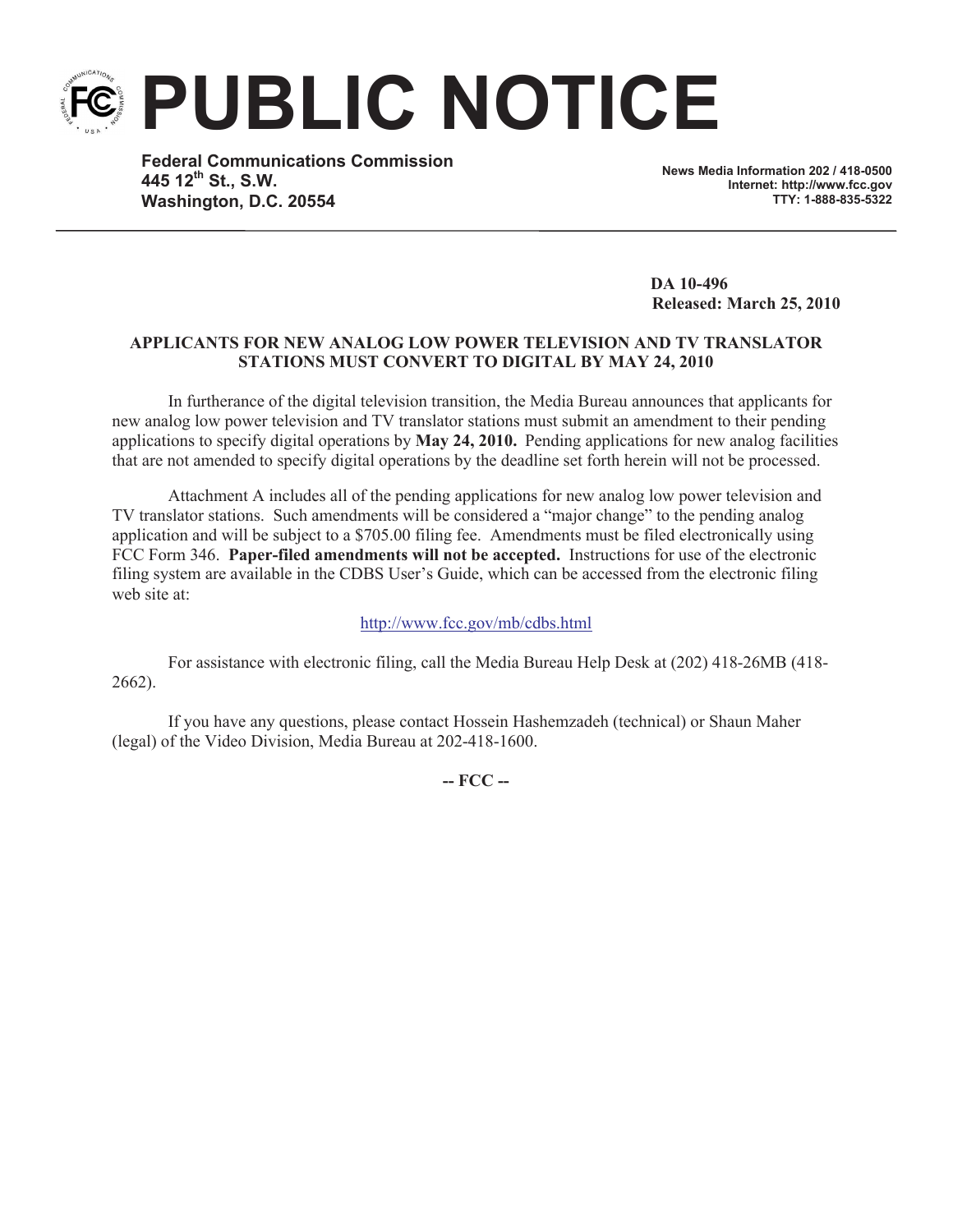## **ATTACHMENT A**

| <b>PREFIX</b>  | <b>APP ARN</b> | CН | <b>CITY</b>           | ST        | <b>APPLICANT NAME</b>                 |
|----------------|----------------|----|-----------------------|-----------|---------------------------------------|
| BNPTTL         | 20000830AKK    | 47 | <b>SAN ANGELO</b>     | <b>TX</b> | ABILENE-SWEETW                        |
| BNPTT          | 20000831AUN    | 35 | <b>FARMINGTON</b>     | <b>NM</b> | <b>ACME TELEVISION</b>                |
| BNPTT          | 20000831AUV    | 45 | <b>CARLSBAD</b>       | <b>NM</b> | <b>ACME TELEVISION</b>                |
| <b>BMJPTTL</b> | 20000830BQE    | 49 | <b>ODESSA</b>         | <b>TX</b> | <b>ADELANTE TELEVI</b>                |
| BMJPTTL        | 20000830BSG    | 20 | <b>ODESSA</b>         | <b>TX</b> | <b>ADELANTE TELEVI</b>                |
| <b>BNPTTL</b>  | 20000822ABC    | 45 | <b>YUMA</b>           | AZ        | <b>ADVANCE MINISTR</b>                |
| BNPTTL         | 20000822ABD    | 46 | <b>FLAGSTAFF</b>      | AZ        | <b>ADVANCE MINISTR</b>                |
| <b>BNPTTL</b>  | 20000829AYI    | 21 | <b>PARK CITY</b>      | UT        | AIRWAVES, INC.                        |
| BNPTTL         | 20000829AXY    | 51 | <b>GRAND JUNCTION</b> | CO        | AIRWAVES, INC.                        |
| BNPTTL         | 20000829AWX    | 35 | <b>GRAND JUNCTION</b> | CO        | AIRWAVES, INC.                        |
| BNPTT          | 20000804ADG    | 17 | LAREDO                | <b>TX</b> | <b>ALAMO PUBLIC TE</b>                |
| <b>BNPTTL</b>  | 20000807ACB    | 46 | <b>DULUTH</b>         | <b>MN</b> | AMANDA ORRICK                         |
| BNPTTL         | 20000807AEU    | 47 | <b>HELENA</b>         | MT        | AMANDA ORRICK                         |
| <b>BNPTTL</b>  | 20000817AFE    | 24 | <b>SHERIDAN</b>       | <b>WY</b> | AMANDA ORRICK                         |
| <b>BNPTTL</b>  | 20000807AGZ    | 48 | <b>TWIN FALLS</b>     | ID        | AMANDA ORRICK                         |
| <b>BNPTTL</b>  | 20000807ABX    | 30 | <b>TWIN FALLS</b>     | ID        | AMANDA ORRICK                         |
| <b>BNPTTL</b>  | 20000831AEN    | 52 | <b>AMARILLO</b>       | TX        | <b>ANDREW FARA</b>                    |
| <b>BNPTTL</b>  | 20000830ADH    | 17 | <b>MERIDIAN</b>       | <b>MS</b> | <b>ANTHONY GOMES</b>                  |
| BNPTTL         | 20000830AOH    | 49 | <b>ALEXANDRIA</b>     | LA        | <b>ANTHONY GOMES</b><br>ARDMORE COMMU |
| <b>BNPTTL</b>  | 20000831AUZ    | 64 | ARDMORE               | ОK        | INC.                                  |
| <b>BNPTTL</b>  | 20000831ANE    | 40 | <b>BANGOR</b>         | ME        | <b>BANGOR COMMUN</b>                  |
| BNPTTL         | 20000830BMF    | 27 | <b>BANGOR</b>         | ME        | <b>BANGOR MEDIA G</b>                 |
| <b>BNPTTL</b>  | 20000830BMG    | 46 | <b>BANGOR</b>         | ME        | <b>BANGOR MEDIA G</b>                 |
| <b>BNPTTL</b>  | 20000829AHH    | 43 | <b>GREAT FALLS</b>    | МT        | <b>BEARTOOTH COM</b>                  |
| <b>BNPTTL</b>  | 20000829AJW    | 31 | <b>BILLINGS</b>       | МT        | <b>BEARTOOTH COM</b>                  |
| <b>BNPTTL</b>  | 20000829AJU    | 41 | <b>BILLINGS</b>       | МT        | <b>BEARTOOTH COM</b>                  |
| BNPTTL         | 20000829AJT    | 46 | <b>BILLINGS</b>       | MT        | <b>BEARTOOTH COM</b>                  |
| BNPTTL         | 20000829AJP    | 31 | <b>KALISPELL</b>      | MT        | <b>BEARTOOTH COM</b>                  |
| BNPTTL         | 20000829AJJ    | 43 | <b>MISSOULA</b>       | MT        | <b>BEARTOOTH COM</b>                  |
| BNPTTL         | 20000829AHL    | 47 | <b>BUTTE</b>          | MT        | <b>BEARTOOTH COM</b>                  |
| <b>BNPTTL</b>  | 20000829AJL    | 51 | <b>MISSOULA</b>       | MT        | <b>BEARTOOTH COM</b>                  |
| <b>BNPTVL</b>  | 20000829AIY    | 4  | <b>LEWISTOWN</b>      | МT        | <b>BEARTOOTH COM</b>                  |
| BNPTVL         | 20000829AJG    | 12 | <b>MISSOULA</b>       | МT        | <b>BEARTOOTH COM</b>                  |
| BNPTTL         | 20000829AJY    | 23 | <b>HELENA</b>         | MT        | <b>BEARTOOTH COM</b>                  |
| BNPTVL         | 20000829ALP    | 7  | <b>BILLINGS</b>       | MT        | <b>BEARTOOTH COM</b>                  |
| BNPTVL         | 20000829AHM    | 11 | <b>BUTTE</b>          | MT        | <b>BEARTOOTH COM</b>                  |
| <b>BNPTTL</b>  | 20000829AJX    | 33 | <b>HELENA</b>         | MT        | <b>BEARTOOTH COM</b>                  |
| BNPTTL         | 20000829AHK    | 51 | <b>BUTTE</b>          | MT        | <b>BEARTOOTH COM</b>                  |
| <b>BNPTTL</b>  | 20000829AHF    | 51 | <b>GREAT FALLS</b>    | MT        | <b>BEARTOOTH COM</b>                  |
| <b>BNPTVL</b>  | 20000829AHE    | 5  | <b>HAVRE</b>          | MT        | <b>BEARTOOTH COM</b>                  |
| <b>BNPTTL</b>  | 20000829AIX    | 47 | <b>KALISPELL</b>      | MT        | <b>BEARTOOTH COM</b>                  |
| <b>BNPTTL</b>  | 20000829AHI    | 21 | <b>GREAT FALLS</b>    | MT        | <b>BEARTOOTH COM</b>                  |
| <b>BNPTTL</b>  | 20000831BGC    | 28 | <b>SAN ANGELO</b>     | TX        | <b>BELL MOUNTAIN C</b>                |
| <b>BNPTTL</b>  | 20000831BHK    | 25 | <b>MENARD</b>         | TX        | <b>BELL MOUNTAIN C</b>                |
| <b>BNPTTL</b>  | 20000831BRM    | 50 | <b>KLAMATH FALLS</b>  | OR        | <b>BETTER LIFE TELE</b>               |
| <b>BNPTTL</b>  | 20000811ABG    | 57 | <b>BAKER CITY</b>     | <b>OR</b> | BLUE MOUNTAIN                         |
| BNPTT          | 20000830ACY    | 31 | <b>HELPER</b>         | UT        | <b>CARBON COUNTY</b>                  |
| <b>BNPTTL</b>  | 20000802ACZ    | 34 | <b>ABILENE</b>        | TX        | CARLOS ORTIZ JR                       |
| <b>BNPTTL</b>  | 20000802ADD    | 48 | <b>BIG SPRINGS</b>    | TX        | CARLOS ORTIZ JR                       |
| <b>BMJPTVL</b> | 20090825BFF    | 6  | KAILUA-KONA           | HI        | CHANG BROADCA                         |
| <b>BNPTTL</b>  | 20000830BDH    | 45 | <b>ERIE</b>           | PA        | CHANNEL 45 MEDI                       |
| <b>BNPTTL</b>  | 20000830BPQ    | 16 | ADA                   | OK        | <b>CHANNEL 49 ACQU</b>                |
| RNPTTI         | 20000830BPS    | 67 | ADA                   | OK.       | CHANNEL 49 ACOL                       |

| SТ |  |  |  | <b>APPLICANT NAME</b> |  |
|----|--|--|--|-----------------------|--|
|    |  |  |  |                       |  |

- TX ABILENE-SWEETWATER BROADCASTING COMPANY
- NM ACME TELEVISION LICENSES OF NEW MEXICO, LLC
- NM ACME TELEVISION LICENSES OF NEW MEXICO, LLC
- TX ADELANTE TELEVISION LIMITED PARTNERSHIP
- TX ADELANTE TELEVISION LIMITED PARTNERSHIP
- AZ ADVANCE MINISTRIES, INC.
- AZ ADVANCE MINISTRIES, INC.
- UT AIRWAVES, INC.
- CO AIRWAVES, INC.
- CO AIRWAVES, INC.
- TX ALAMO PUBLIC TELECOMMUNICATIONS COUNCIL
- MN AMANDA ORRICK
- MT AMANDA ORRICK
- WY AMANDA ORRICK
- ID AMANDA ORRICK
- ID AMANDA ORRICK
- TX ANDREW FARA
- MS ANTHONY GOMES
- LA ANTHONY GOMES
- ARDMORE COMMUNITY HEALTH AND EDUCATION ORGANIZATION,
- INC.
- ME BANGOR COMMUNICATIONS, INC.
- ME BANGOR MEDIA GROUP, LLC
- ME BANGOR MEDIA GROUP, LLC
- MT BEARTOOTH COMMUNICATIONS COMPANY
- MT BEARTOOTH COMMUNICATIONS COMPANY
- MT BEARTOOTH COMMUNICATIONS COMPANY
- MT BEARTOOTH COMMUNICATIONS COMPANY
- MT BEARTOOTH COMMUNICATIONS COMPANY
- MT BEARTOOTH COMMUNICATIONS COMPANY
- MT BEARTOOTH COMMUNICATIONS COMPANY
- MT BEARTOOTH COMMUNICATIONS COMPANY
- MT BEARTOOTH COMMUNICATIONS COMPANY
- MT BEARTOOTH COMMUNICATIONS COMPANY
- MT BEARTOOTH COMMUNICATIONS COMPANY
- MT BEARTOOTH COMMUNICATIONS COMPANY MT BEARTOOTH COMMUNICATIONS COMPANY
- MT BEARTOOTH COMMUNICATIONS COMPANY
- MT BEARTOOTH COMMUNICATIONS COMPANY
- MT BEARTOOTH COMMUNICATIONS COMPANY
- MT BEARTOOTH COMMUNICATIONS COMPANY
- MT BEARTOOTH COMMUNICATIONS COMPANY
- MT BEARTOOTH COMMUNICATIONS COMPANY
- TX BELL MOUNTAIN COMMUNICATIONS, INC
- TX BELL MOUNTAIN COMMUNICATIONS, INC.
- OR BETTER LIFE TELEVISION
- OR BLUE MOUNTAIN TRANSLATOR DISTRICT
- UT CARBON COUNTY
- TX CARLOS ORTIZ JR.
- TX CARLOS ORTIZ JR.
- HI CHANG BROADCASTING HAWAII, LLC
- PA CHANNEL 45 MEDIA ASSOCIATION
- OK CHANNEL 49 ACQUISITION CORPORATION
- BNPTTL 20000830BPS 67 ADA OK CHANNEL 49 ACQUISITION CORPORATION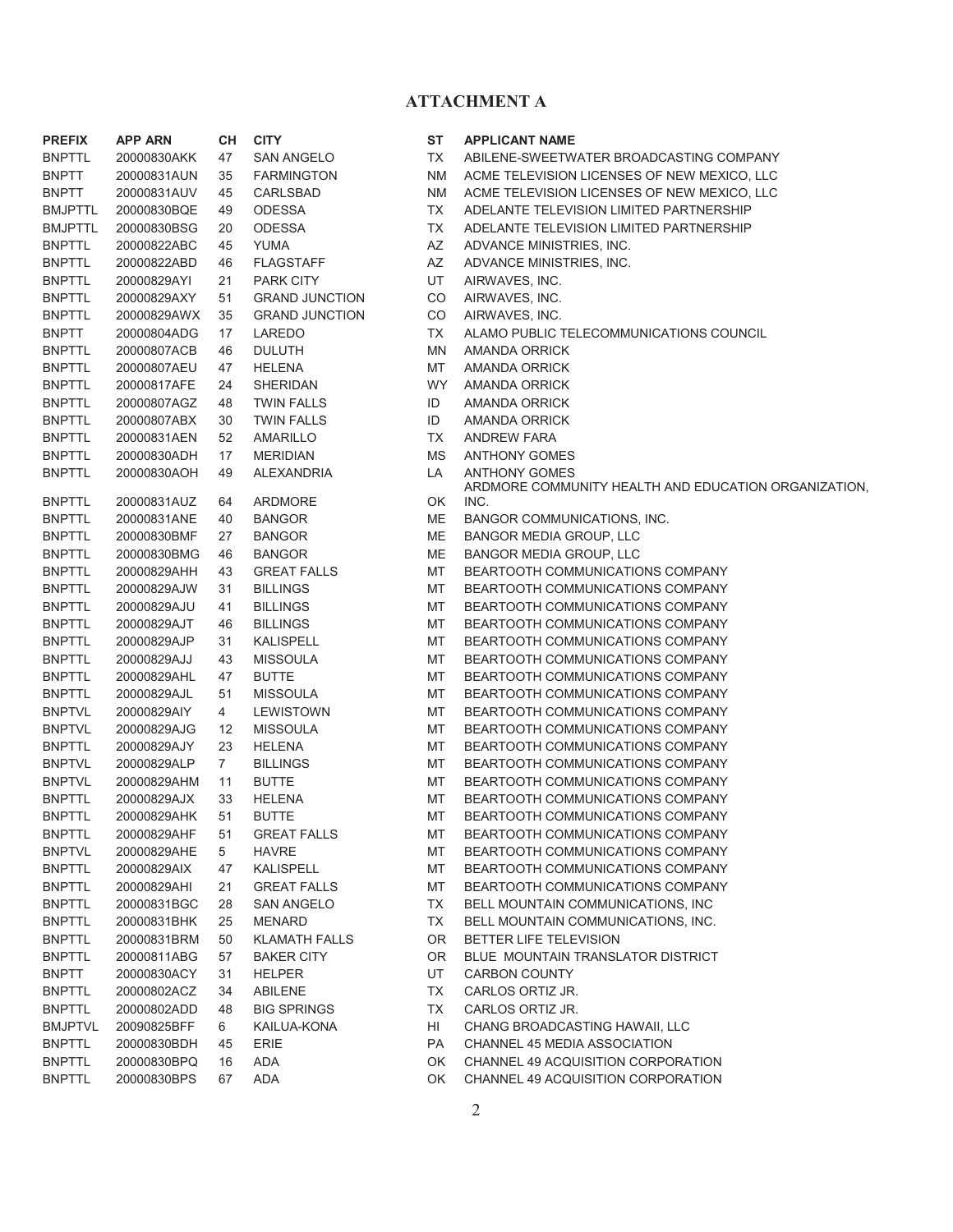| <b>PREFIX</b> | <b>APP ARN</b> | CН             | <b>CITY</b>           | <b>ST</b> | <b>APPLICANT NAME</b>    |
|---------------|----------------|----------------|-----------------------|-----------|--------------------------|
| <b>BNPTTL</b> | 20000828AKD    | 36             | <b>GRAND JUNCTION</b> | CO        | CHARLES C. TOWNSEND III  |
| <b>BNPTTL</b> | 20000828AWP    | 41             | <b>CHEBOYGAN</b>      | MI        | CHARLES C. TOWNSEND, III |
| <b>BNPTTL</b> | 20000828AQK    | 41             | <b>BISBEE</b>         | AZ        | CHARLES C. TOWNSEND, III |
| <b>BNPTTL</b> | 20000828ARK    | 39             | <b>EUREKA</b>         | CA        | CHARLES C. TOWNSEND, III |
| <b>BNPTTL</b> | 20000828AFZ    | 20             | <b>MOAB</b>           | UT        | CHARLES C. TOWNSEND, III |
| <b>BNPTTL</b> | 20000828AGD    | 50             | <b>KLAMATH FALLS</b>  | <b>OR</b> | CHARLES C. TOWNSEND, III |
| <b>BNPTTL</b> | 20000828AGM    | 46             | KAHULUI               | HI        | CHARLES C. TOWNSEND, III |
| <b>BNPTTL</b> | 20000828ALA    | 49             | <b>POCATELLO</b>      | ID        | CHARLES C. TOWNSEND, III |
| <b>BNPTTL</b> | 20000828AQN    | 46             | <b>FLAGSTAFF</b>      | AZ        | CHARLES C. TOWNSEND, III |
| <b>BNPTTL</b> | 20000828AQZ    | 46             | <b>WINSLOW</b>        | AZ        | CHARLES C. TOWNSEND, III |
| <b>BNPTTL</b> | 20000828ARB    | 14             | <b>YUMA</b>           | AZ        | CHARLES C. TOWNSEND, III |
| <b>BNPTTL</b> | 20000828ARD    | 30             | <b>YUMA</b>           | AZ        | CHARLES C. TOWNSEND, III |
| <b>BNPTTL</b> | 20000828ARI    | 27             | <b>BRAWLEY</b>        | CA        | CHARLES C. TOWNSEND, III |
| <b>BNPTTL</b> | 20000828ARJ    | 40             | <b>CHICO</b>          | CA        | CHARLES C. TOWNSEND, III |
| <b>BNPTTL</b> | 20000828ARL    | 49             | <b>EUREKA</b>         | CA        | CHARLES C. TOWNSEND, III |
| <b>BNPTTL</b> | 20000828ARV    | 44             | <b>YREKA</b>          | CA        | CHARLES C. TOWNSEND, III |
| <b>BNPTTL</b> | 20000828ASL    | 35             | <b>PAGOSA SPRINGS</b> | CO        | CHARLES C. TOWNSEND, III |
| <b>BNPTTL</b> | 20000828AST    | 17             | <b>KEY WEST</b>       | FL.       | CHARLES C. TOWNSEND, III |
| <b>BNPTTL</b> | 20000828ATE    | 44             | LARAMIE               | <b>WY</b> | CHARLES C. TOWNSEND, III |
| <b>BNPTTL</b> | 20000828AVF    | 19             | <b>COLUMBUS</b>       | GA        | CHARLES C. TOWNSEND, III |
| <b>BNPTTL</b> | 20000828AVS    | 51             | <b>POCATELLO</b>      | ID        | CHARLES C. TOWNSEND, III |
| <b>BNPTTL</b> | 20000828AVU    | 47             | <b>RUPERT</b>         | ID        | CHARLES C. TOWNSEND, III |
| <b>BNPTTL</b> | 20000828AWE    | 33             | <b>MONROE</b>         | LA        | CHARLES C. TOWNSEND, III |
| <b>BNPTTL</b> | 20000828AWF    | 47             | <b>MONROE</b>         | LA        | CHARLES C. TOWNSEND, III |
| <b>BNPTTL</b> | 20000828AWM    | 47             | <b>BANGOR</b>         | ME        | CHARLES C. TOWNSEND, III |
| <b>BNPTTL</b> | 20000828AWR    | 46             | <b>DULUTH</b>         | <b>MN</b> | CHARLES C. TOWNSEND, III |
| <b>BNPTTL</b> | 20000828AWS    | 48             | <b>DULUTH</b>         | <b>MN</b> | CHARLES C. TOWNSEND, III |
| <b>BNPTTL</b> | 20000828AWT    | 30             | <b>COLUMBIA</b>       | <b>MO</b> | CHARLES C. TOWNSEND, III |
| <b>BNPTTL</b> | 20000828AWV    | 30             | JEFFERSON CITY        | <b>MO</b> | CHARLES C. TOWNSEND, III |
| <b>BNPTTL</b> | 20000828AXA    | 31             | <b>BILLINGS</b>       | МT        | CHARLES C. TOWNSEND, III |
| <b>BNPTTL</b> | 20000828AXC    | 41             | <b>BILLINGS</b>       | MT        | CHARLES C. TOWNSEND, III |
| <b>BNPTTL</b> | 20000828AXH    | 47             | <b>HELENA</b>         | MT        | CHARLES C. TOWNSEND, III |
| <b>BNPTTL</b> | 20000828AXZ    | 50             | <b>ALAMORGORDO</b>    | <b>NM</b> | CHARLES C. TOWNSEND, III |
| <b>BNPTTL</b> | 20000828AYA    | 35             | <b>FARMINGTON</b>     | <b>NM</b> | CHARLES C. TOWNSEND, III |
| <b>BNPTTL</b> | 20000828AYH    | 45             | <b>HOBBS</b>          | <b>NM</b> | CHARLES C. TOWNSEND, III |
| <b>BNPTTL</b> | 20000828AYI    | 48             | <b>HOBBS</b>          | <b>NM</b> | CHARLES C. TOWNSEND, III |
| <b>BNPTTL</b> | 20000828AYJ    | 50             | <b>HOBBS</b>          | <b>NM</b> | CHARLES C. TOWNSEND, III |
| <b>BNPTTL</b> | 20000828AYO    | 38             | <b>ARDMORE</b>        | OK        | CHARLES C. TOWNSEND, III |
| <b>BNPTTL</b> | 20000828AYR    | 47             | <b>KLAMATH FALLS</b>  | <b>OR</b> | CHARLES C. TOWNSEND, III |
| <b>BNPTTL</b> | 20000828AYU    | 33             | ABERDEEN              | <b>SD</b> | CHARLES C. TOWNSEND, III |
| <b>BNPTTL</b> | 20000828AYX    | 38             | <b>RAPID CITY</b>     | SD        | CHARLES C. TOWNSEND, III |
| <b>BNPTTL</b> | 20000828AZB    | 49             | <b>RAPID CITY</b>     | <b>SD</b> | CHARLES C. TOWNSEND, III |
| <b>BNPTTL</b> | 20000828AZE    | 27             | AMARILLO              | TX        | CHARLES C. TOWNSEND, III |
| <b>BNPTTL</b> | 20000828AZG    | 17             | <b>BROWNWOOD</b>      | TX        | CHARLES C. TOWNSEND, III |
| <b>BNPTTL</b> | 20000828AZI    | 23             | <b>JASPER</b>         | TX        | CHARLES C. TOWNSEND, III |
| <b>BNPTTL</b> | 20000828AZL    | 48             | <b>JASPER</b>         | TX        | CHARLES C. TOWNSEND, III |
| <b>BNPTVL</b> | 20000828AZM    | $\overline{7}$ | LUBBOCK               | TX        | CHARLES C. TOWNSEND, III |
| <b>BNPTTL</b> | 20000828AZN    | 47             | <b>MIDLAND</b>        | TX        | CHARLES C. TOWNSEND, III |
| <b>BNPTTL</b> | 20000828AZO    | 48             | <b>ODESSA</b>         | TX        | CHARLES C. TOWNSEND, III |
| <b>BNPTTL</b> | 20000828AZP    | 44             | <b>SWEETWATER</b>     | TX        | CHARLES C. TOWNSEND, III |
| <b>BNPTTL</b> | 20000828AZQ    | 49             | <b>SWEETWATER</b>     | TX        | CHARLES C. TOWNSEND, III |
| <b>BNPTTL</b> | 20000828AZW    | 42             | ST. GEORGE            | UT        | CHARLES C. TOWNSEND, III |
| <b>BNPTTL</b> | 20000828BAB    | 51             | <b>CHEYENNE</b>       | <b>WY</b> | CHARLES C. TOWNSEND, III |
| <b>BNPTTL</b> | 20000828BAH    | 24             | SHERIDAN              | <b>WY</b> | CHARLES C. TOWNSEND, III |
| <b>BNPTTL</b> | 20000828BAI    | 31             | <b>SHERIDAN</b>       | WY        | CHARLES C. TOWNSEND, III |
| <b>BNPTTL</b> | 20000830AOS    | 14             | <b>ANCHORAGE</b>      | AK        | CHARLES C. TOWNSEND, III |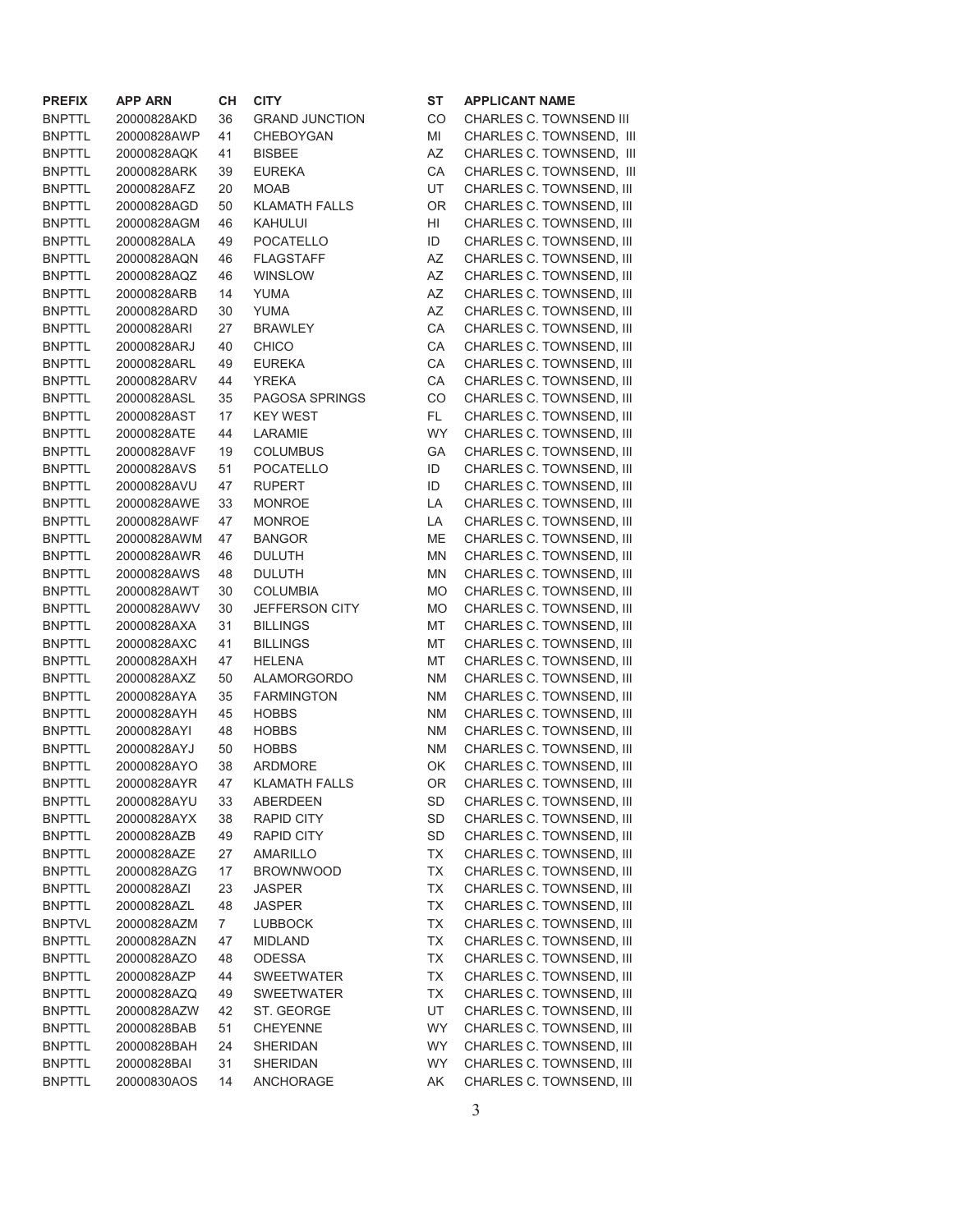| <b>PREFIX</b>  | <b>APP ARN</b> | CН | <b>CITY</b>           | ST        | <b>APPLICANT NAME</b>                  |
|----------------|----------------|----|-----------------------|-----------|----------------------------------------|
| <b>BNPTTL</b>  | 20000830AQR    | 38 | <b>SULPHUR</b>        | LA        | CHARLES C. TOWNSEND, III               |
| <b>BNPTTL</b>  | 20000830AQS    | 47 | <b>SULPHUR</b>        | LA        | CHARLES C. TOWNSEND, III               |
| <b>BNPTTL</b>  | 20000830ASA    | 47 | <b>BEND</b>           | OR        | CHARLES C. TOWNSEND, III               |
| <b>BNPTTL</b>  | 20000831BKX    | 15 | <b>CLARKSBURG</b>     | WV        | CHARLES C. TOWNSEND, III               |
| <b>BNPTTL</b>  | 20000831BLI    | 44 | <b>GUERNSY</b>        | <b>WY</b> | CHARLES C. TOWNSEND, III               |
| <b>BNPTTL</b>  | 20000831BLJ    | 44 | LARAMIE               | WY        | CHARLES C. TOWNSEND, III               |
| <b>BNPTTL</b>  | 20000830APE    | 23 | <b>KETCHIKAN</b>      | AK        | CHARLES C. TOWNSEND, III               |
| <b>BNPTTL</b>  | 20000828AQL    | 49 | <b>BISBEE</b>         | AZ        | CHARLES C. TOWNSEND, III               |
| <b>BNPTTL</b>  | 20000828ATG    | 48 | SHOSHONE              | ID        | CHARLES C. TOWNSEND, III               |
| <b>BNPTVL</b>  | 20000828AJZ    | 8  | <b>BILLINGS</b>       | MT        | CHARLES C. TOWNSEND, III               |
| <b>BNPTTL</b>  | 20000828AZF    | 39 | AMARILLO              | TX        | CHARLES C. TOWNSEND, III               |
| <b>BNPTTL</b>  | 20000828ASE    | 25 | E.EAGLE               | CO        | CHARLES C. TOWNSEND, III               |
| <b>BNPTTL</b>  | 20000830APM    | 14 | <b>SEWARD</b>         | AK        | CHARLES C. TOWNSEND, III               |
| <b>BNPTTL</b>  | 20000828ARO    | 44 | LAKEPORT              | CA        | CHARLES C. TOWNSEND, III               |
| <b>BNPTTL</b>  | 20000828ASQ    | 25 | <b>WOLCOTT</b>        | CO        | CHARLES C. TOWNSEND, III               |
| <b>BNPTTL</b>  | 20000828AYB    | 50 | <b>FARMINGTON</b>     | <b>NM</b> | CHARLES C. TOWNSEND, III               |
| <b>BNPTTL</b>  | 20000831BLH    | 50 | <b>GUERNSY</b>        | <b>WY</b> | CHARLES C. TOWNSEND, III               |
| <b>BNPTTL</b>  | 20000828AXD    | 49 | <b>BILLINGS</b>       | MT        | CHARLES C. TOWNSEND, III               |
| <b>BNPTTL</b>  | 20000828AWA    | 48 | DE RIDDER             | LA        | CHARLES C. TOWNSEND, III               |
| <b>BNPTTL</b>  | 20000828AYW    | 48 | ABERDEEN              | SD        | CHARLES C. TOWNSEND, III               |
| <b>BNPTTL</b>  | 20000828ASS    | 14 | <b>KEY WEST</b>       | FL.       | CHARLES C. TOWNSEND, III               |
| <b>BNPTTL</b>  | 20000828AEM    | 50 | <b>RUPERT</b>         | ID        | CHARLES C. TOWNSEND, III               |
| <b>BNPTTL</b>  | 20000828AVR    | 51 | <b>HAILEY</b>         | ID        | CHARLES C. TOWNSEND, III               |
| <b>BNPTTL</b>  | 20000828BAJ    | 34 | <b>SHERIDAN</b>       | <b>WY</b> | CHARLES C. TOWNSEND, III               |
| <b>BNPTTL</b>  | 20000830ARO    | 27 | <b>GLASGOW</b>        | МT        | CHARLES C. TOWNSEND, III               |
| <b>BNPTTL</b>  | 20000828AVM    | 25 | <b>HAILEY</b>         | ID        | CHARLES C. TOWNSEND, III               |
| <b>BNPTTL</b>  | 20000828AEH    | 30 | <b>SUN VALLEY</b>     | ID        | CHARLES C. TOWNSEND, III               |
| <b>BNPTTL</b>  | 20000828AVP    | 45 | HAILEY                | ID        | CHARLES C. TOWNSEND, III               |
| <b>BNPTTL</b>  | 20000828AVN    | 30 | <b>HAILEY</b>         | ID        | CHARLES C. TOWNSEND, III               |
| <b>BNPTTL</b>  | 20000828ARE    | 33 | <b>YUMA</b>           | AZ        | CHARLES C. TOWNSEND, III               |
| <b>BNPTTL</b>  | 20000828AEJ    | 41 | <b>ENTERPRISE</b>     | AL        | CHARLES C. TOWNSEND, III               |
| <b>BNPTTL</b>  | 20000831BAW    | 59 | <b>MARATHON</b>       | <b>TX</b> | <b>CHRISTOPHER BOTKIN</b>              |
| <b>BNPTTL</b>  | 20000802ADN    | 18 | <b>YUMA</b>           | AZ        | <b>CLARK ORTIZ</b>                     |
| <b>BNPTTL</b>  | 20000831EKT    | 51 | SIOUX CITY            | IA        | COMMUNITY TELEVISION DEVELOPMENT CORP. |
| <b>BNPTTL</b>  | 20000831EKV    | 21 | SIOUX CITY            | IA        | COMMUNITY TELEVISION DEVELOPMENT CORP. |
| <b>BNPTTL</b>  | 20000830AKF    | 34 | <b>SAN ANGELO</b>     | <b>TX</b> | CONCHO COMMUNITY BROADCASTING          |
| <b>BNPTTL</b>  | 20000830BGP    | 25 | <b>SAN ANGELO</b>     | TX        | CONCHO COMMUNITY BROADCASTING          |
| <b>BNPTTL</b>  | 20000821ADH    | 51 | POINT ROBERTS         | <b>WA</b> | CONCORDE VENTURES, LTD.                |
| <b>BNPTTL</b>  | 20000821ADD    | 15 | POINT ROBERTS         | WA        | CONCORDE VENTURES, LTD.                |
| <b>BNPTTL</b>  | 20000831BIQ    | 19 | <b>OCEAN CITY</b>     | <b>MD</b> | CORE GROUP INTERNATIONAL, INC.         |
| <b>BNPTTL</b>  | 20000830AOE    | 21 | <b>SIOUX CITY</b>     | IA        | <b>CORNERSTONE FAITH CENTER</b>        |
| <b>BNPTTL</b>  | 20000830ANZ    | 42 | <b>KEY WEST</b>       | FL.       | <b>COWSERT FAMILY, LLC</b>             |
| <b>BNPTT</b>   | 20000808ADA    | 31 | <b>WHITEFISH</b>      | MT        | CTN MISSOULA, INC.                     |
| <b>BNPTTL</b>  | 20000831CIG    | 34 | <b>SAN ANGELO</b>     | TX        | <b>CYRIL H. MILLER</b>                 |
| <b>BNPTTL</b>  | 20000831CIL    | 57 | <b>LUBBOCK</b>        | ТX        | CYRIL H. MILLER                        |
| <b>BNPTTL</b>  | 20000831CIT    | 49 | ABILENE               | TX        | CYRIL H. MILLER                        |
| <b>BNPTTL</b>  | 20000831CIU    | 48 | ODESSA                | TX        | CYRIL H. MILLER                        |
| <b>BNPTTL</b>  | 20000831CIW    | 46 | ODESSA                | TX        | CYRIL H. MILLER                        |
| <b>BNPTTL</b>  | 20000831CIX    | 14 | <b>LUBBOCK</b>        | TX        | <b>CYRIL H. MILLER</b>                 |
| <b>BNPTTL</b>  | 20000831CJO    | 25 | SAN ANGELO            | TX        | CYRIL H. MILLER                        |
| <b>BNPTVL</b>  | 20000831CJT    | 12 | AMARILLO              | TX        | CYRIL H. MILLER                        |
| <b>BNPTTL</b>  | 20000831CJU    | 44 | ABILENE               | TX        | <b>CYRIL H. MILLER</b>                 |
| <b>BNPTTL</b>  | 20000831CIP    | 52 | AMARILLO              | TX        | <b>CYRIL H. MILLER</b>                 |
| <b>BNPTTL</b>  | 20000831CIK    | 59 | <b>CORPUS CHRISTI</b> | TX        | <b>CYRIL MILLER</b>                    |
| <b>BNPTVL</b>  | 20000831CIY    | 13 | <b>WICHITA FALLS</b>  | TX        | <b>CYRIL MILLER</b>                    |
| <b>BMJPTTV</b> | 20000831CGB    | 11 | DUTCHJOHN/GREENLAKE   | UT        | DAGGETT COUNTY TELEVISION DEPT.        |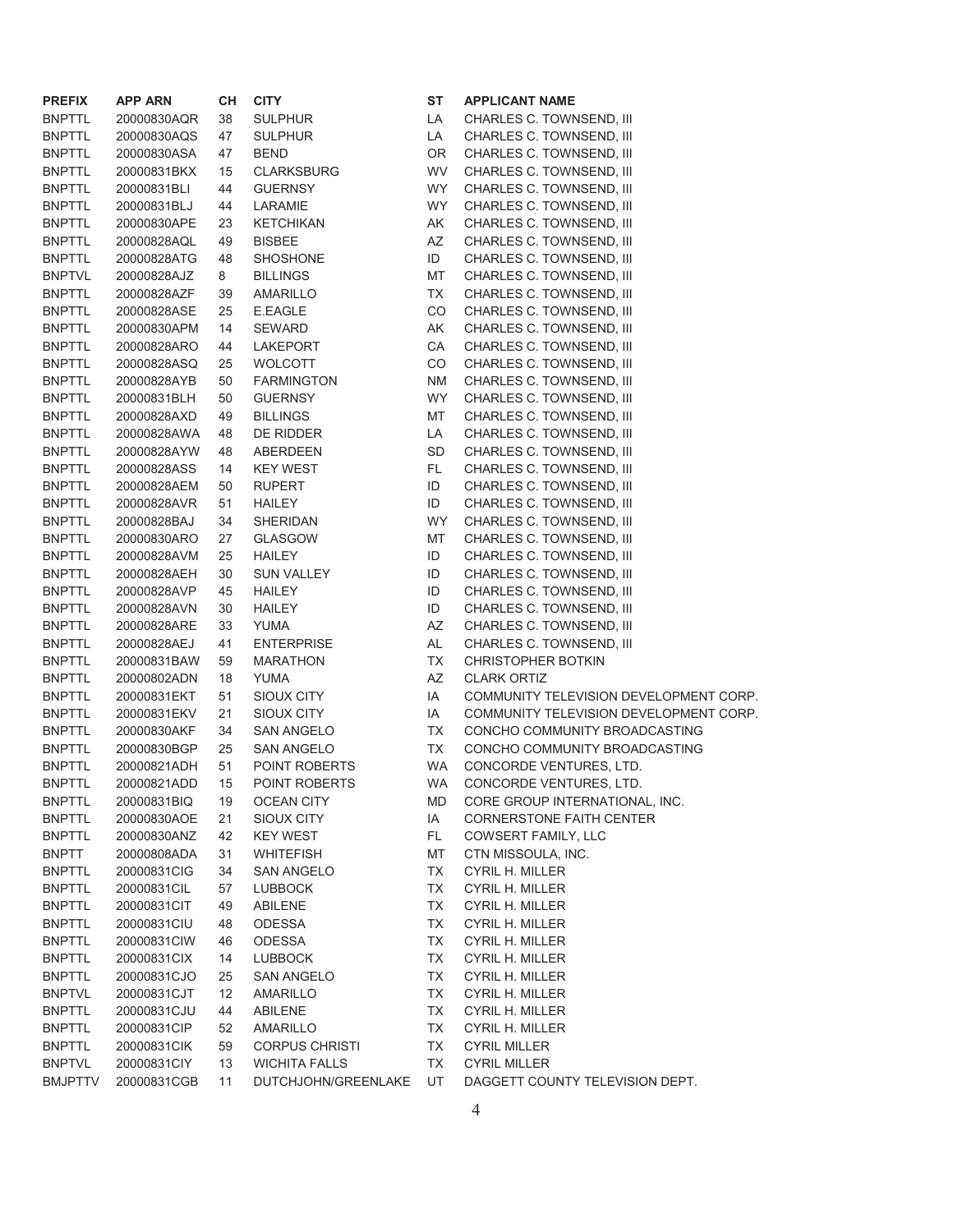| <b>PREFIX</b> | <b>APP ARN</b> | CН             | <b>CITY</b>           | ST        | <b>APPLICANT NAME</b>  |
|---------------|----------------|----------------|-----------------------|-----------|------------------------|
| <b>BNPTTL</b> | 20000831AMI    | 52             | <b>EVA</b>            | OK        | DAROLD K. SMITH        |
| <b>BNPTTL</b> | 20000831CCB    | 57             | <b>FORTUNA</b>        | <b>ND</b> | <b>DEAN B FICKES</b>   |
| <b>BNPTTL</b> | 20000828ANT    | 26             | <b>ENTERPRISE</b>     | AL        | <b>DEAN M. MOSELEY</b> |
| <b>BNPTTL</b> | 20000828AER    | 51             | <b>MONTGOMERY</b>     | LA        | DEAN M. MOSELY         |
| <b>BNPTTL</b> | 20000828AEX    | 31             | <b>SHERIDAN</b>       | <b>WY</b> | DEAN M. MOSELY         |
| <b>BNPTTL</b> | 20000828AFA    | 19             | <b>COLUMBUS</b>       | GА        | DEAN M. MOSELY         |
| <b>BNPTTL</b> | 20000828AFD    | 47             | <b>KLAMATH FALLS</b>  | OR        | DEAN M. MOSELY         |
| <b>BNPTTL</b> | 20000828AFH    | 41             | <b>BILLINGS</b>       | MT        | DEAN M. MOSELY         |
| <b>BNPTTL</b> |                |                |                       |           |                        |
|               | 20000828AFJ    | 49             | <b>ROSWELL</b>        | <b>NM</b> | DEAN M. MOSELY         |
| <b>BNPTTL</b> | 20000828AFK    | 34             | <b>ROSWELL</b>        | <b>NM</b> | DEAN M. MOSELY         |
| <b>BNPTVL</b> | 20000828AFT    | 8              | <b>BILLINGS</b>       | MT        | <b>DEAN M. MOSELY</b>  |
| <b>BNPTTL</b> | 20000828AFW    | 33             | <b>MONROE</b>         | LA        | <b>DEAN M. MOSELY</b>  |
| <b>BNPTTL</b> | 20000828AGG    | 17             | <b>BROWNWOOD</b>      | TX        | DEAN M. MOSELY         |
| <b>BNPTTL</b> | 20000828AGH    | 28             | <b>BROWNWOOD</b>      | <b>TX</b> | DEAN M. MOSELY         |
| <b>BNPTTL</b> | 20000828AGL    | 44             | YREKA                 | CA        | DEAN M. MOSELY         |
| <b>BNPTTL</b> | 20000828AGO    | 17             | <b>KEY WEST</b>       | FL.       | DEAN M. MOSELY         |
| <b>BNPTTL</b> | 20000828AGS    | 47             | <b>MONROE</b>         | LA        | DEAN M. MOSELY         |
| <b>BNPTTL</b> | 20000828AGT    | 23             | <b>JASPER</b>         | TX        | DEAN M. MOSELY         |
| <b>BNPTTL</b> | 20000828AGU    | 48             | <b>JASPER</b>         | <b>TX</b> | DEAN M. MOSELY         |
| <b>BNPTTL</b> | 20000828AGW    | 24             | <b>SHERIDAN</b>       | <b>WY</b> | DEAN M. MOSELY         |
| <b>BNPTTL</b> | 20000828AGX    | 48             | <b>DE RIDDER</b>      | LA        | DEAN M. MOSELY         |
| <b>BNPTTL</b> | 20000828AHA    | 47             | <b>MIDLAND</b>        | TX        | DEAN M. MOSELY         |
| <b>BNPTVL</b> | 20000828AHB    | $\overline{7}$ | <b>LUBBOCK</b>        | <b>TX</b> | <b>DEAN M. MOSELY</b>  |
| <b>BNPTTL</b> | 20000828AHF    | 48             | <b>ODESSA</b>         | <b>TX</b> | DEAN M. MOSELY         |
| <b>BNPTTL</b> | 20000828AHG    | 49             | <b>SWEETWATER</b>     | TX        | DEAN M. MOSELY         |
| <b>BNPTTL</b> | 20000828AHH    | 44             | <b>SWEETWATER</b>     | TX        | DEAN M. MOSELY         |
| <b>BNPTTL</b> | 20000828AHI    | 50             | <b>KLAMATH FALLS</b>  | OR        | DEAN M. MOSELY         |
|               |                |                |                       |           |                        |
| <b>BNPTTL</b> | 20000828AHR    | 44             | <b>RAPID CITY</b>     | <b>SD</b> | DEAN M. MOSELY         |
| <b>BNPTTL</b> | 20000828AHY    | 18             | <b>YUMA</b>           | AZ        | DEAN M. MOSELY         |
| <b>BNPTTL</b> | 20000828AIC    | 45             | <b>YUMA</b>           | AZ        | DEAN M. MOSELY         |
| <b>BNPTTL</b> | 20000828AIF    | 14             | <b>YUMA</b>           | AZ        | DEAN M. MOSELY         |
| <b>BNPTTL</b> | 20000828AIJ    | 33             | ABERDEEN              | <b>SD</b> | DEAN M. MOSELY         |
| <b>BNPTTL</b> | 20000828AIL    | 51             | <b>CHEYENNE</b>       | <b>WY</b> | DEAN M. MOSELY         |
| <b>BNPTTL</b> | 20000828AIN    | 51             | <b>POCATELLO</b>      | ID        | DEAN M. MOSELY         |
| <b>BNPTTL</b> | 20000828AIO    | 43             | <b>SUN VALLEY</b>     | ID        | <b>DEAN M. MOSELY</b>  |
| <b>BNPTTL</b> | 20000828AIR    | 25             | <b>ASPEN</b>          | CO        | DEAN M. MOSELY         |
| <b>BNPTTL</b> | 20000828AIZ    | 46             | <b>FLAGSTAFF</b>      | AZ        | DEAN M. MOSELY         |
| <b>BNPTTL</b> | 20000828AJF    | 46             | <b>WINSLOW</b>        | AZ        | <b>DEAN M. MOSELY</b>  |
| <b>BNPTTL</b> | 20000828AJW    | 34             | <b>SHERIDAN</b>       | <b>WY</b> | DEAN M. MOSELY         |
| <b>BNPTTL</b> | 20000828AJY    | 47             | <b>PUPERT</b>         | ID        | <b>DEAN M. MOSELY</b>  |
| <b>BNPTTL</b> | 20000828AKL    | 47             | <b>HELENA</b>         | MT        | DEAN M. MOSELY         |
| <b>BNPTTL</b> | 20000828ALN    | 50             | <b>ALAMORGORDO</b>    | <b>NM</b> | <b>DEAN M. MOSELY</b>  |
| <b>BNPTTL</b> | 20000828ALP    | 35             | <b>FARMINGTON</b>     | <b>NM</b> | DEAN M. MOSELY         |
| <b>BNPTTL</b> | 20000828ALV    | 50             | <b>HOBBS</b>          | <b>NM</b> | DEAN M. MOSELY         |
| <b>BNPTTL</b> | 20000828ALX    | 48             | <b>HOBBS</b>          | <b>NM</b> | DEAN M. MOSELY         |
|               |                |                | <b>TRUTH OR</b>       |           |                        |
| <b>BNPTTL</b> | 20000828AMA    | 50             | <b>CONSEQUENCE</b>    | <b>NM</b> | <b>DEAN M. MOSELY</b>  |
| <b>BNPTTL</b> | 20000828AMP    | 40             | <b>CHICO</b>          | CA        | DEAN M. MOSELY         |
| <b>BNPTTL</b> | 20000828AMQ    | 49             | <b>EUREKA</b>         | CA        | DEAN M. MOSELY         |
| <b>BNPTTL</b> | 20000828AMT    | 44             | <b>LAKEPORT</b>       | CA        | DEAN M. MOSELY         |
| <b>BNPTTL</b> | 20000828ANA    | 51             | <b>POLLOCK</b>        | LA        | DEAN M. MOSELY         |
| <b>BNPTTL</b> | 20000828ANI    | 50             | <b>DURANGO</b>        | CO        | DEAN M. MOSELY         |
| <b>BNPTTL</b> | 20000828ANK    | 36             | <b>GRAND JUNCTION</b> | CO        | DEAN M. MOSELY         |
| <b>BNPTTL</b> | 20000828AOA    | 46             | KAHULUI               | HI        | DEAN M. MOSELY         |
| <b>BNPTTL</b> | 20000828AOF    | 30             | <b>HAILEY</b>         | ID        | DEAN M. MOSELY         |
|               |                |                |                       |           |                        |
| <b>BNPTTL</b> | 20000828AOI    | 43             | <b>HAILEY</b>         | ID        | DEAN M. MOSELY         |
| <b>BNPTTL</b> | 20000828AOL    | 49             | POCATELLO             | ID        | DEAN M. MOSELY         |
|               |                |                |                       |           | 5                      |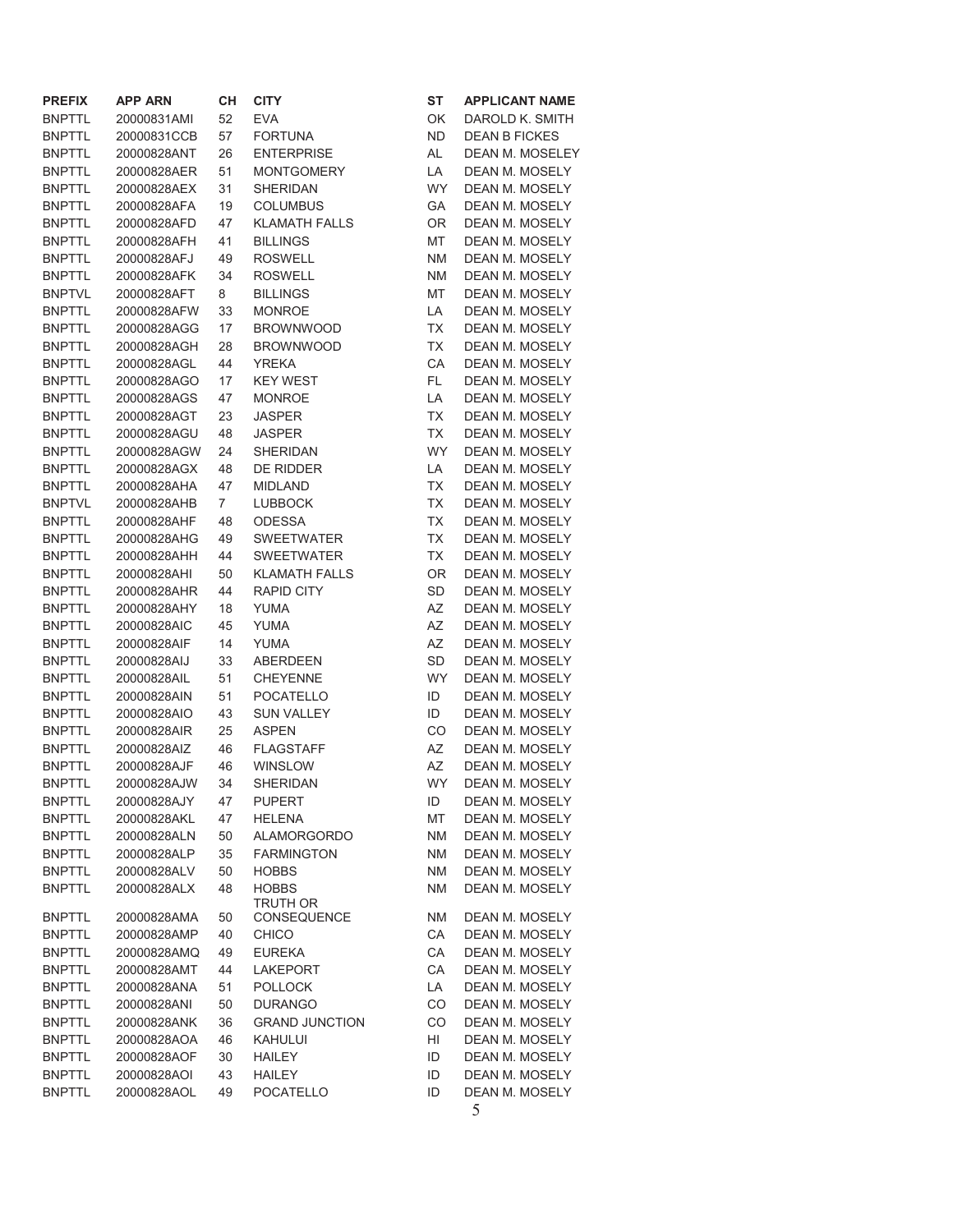| <b>PREFIX</b> | <b>APP ARN</b> | CН | <b>CITY</b>             | ST        | <b>APPLICANT NAME</b>                |
|---------------|----------------|----|-------------------------|-----------|--------------------------------------|
| <b>BNPTTL</b> | 20000828AOO    | 45 | <b>SUN VALLEY</b>       | ID        | DEAN M. MOSELY                       |
| <b>BNPTTL</b> | 20000828AOP    | 47 | <b>BANGOR</b>           | ME        | DEAN M. MOSELY                       |
| <b>BNPTTL</b> | 20000828AOU    | 48 | <b>DULUTH</b>           | MN        | DEAN M. MOSELY                       |
| BNPTTL        | 20000828AOV    | 46 | <b>DULUTH</b>           | MN        | DEAN M. MOSELY                       |
| <b>BNPTTL</b> | 20000828AOW    | 30 | <b>COLUMBIA</b>         | <b>MO</b> | DEAN M. MOSELY                       |
| <b>BNPTTL</b> | 20000828AOZ    | 30 | JEFFERSON CITY          | <b>MO</b> | DEAN M. MOSELY                       |
| <b>BNPTTL</b> | 20000828APK    | 38 | ARDMORE                 | OK        | DEAN M. MOSELY                       |
| <b>BNPTTL</b> | 20000828APM    | 38 | RAPID CITY              | SD        | DEAN M. MOSELY                       |
| <b>BNPTTL</b> | 20000828APO    | 49 | <b>RAPID CITY</b>       | SD        | DEAN M. MOSELY                       |
| <b>BNPTTL</b> | 20000828APP    | 39 | AMARILLO                | TX        | DEAN M. MOSELY                       |
| <b>BNPTTL</b> | 20000828APQ    | 27 | <b>AMARILLO</b>         | TX        | DEAN M. MOSELY                       |
| <b>BNPTTL</b> | 20000828APW    | 20 | <b>MOAB</b>             | UT        | DEAN M. MOSELY                       |
| <b>BNPTTL</b> | 20000830AFV    | 14 | ANCHORAGE               | AK        | DEAN M. MOSELY                       |
| <b>BNPTTL</b> | 20000830AGB    | 39 | <b>KETCHIKAN</b>        | AK        | DEAN M. MOSELY                       |
| <b>BNPTTL</b> | 20000830AGE    | 23 | <b>KETCHIKAN</b>        | AK        | DEAN M. MOSELY                       |
| <b>BNPTTL</b> | 20000830AHL    | 47 | <b>SULPHUR</b>          | LA        | DEAN M. MOSELY                       |
| <b>BNPTTL</b> | 20000830AHM    | 38 | <b>SULPHUR</b>          | LA        | DEAN M. MOSELY                       |
| <b>BNPTTL</b> | 20000830AIW    | 47 | <b>BEND</b>             | <b>OR</b> | DEAN M. MOSELY                       |
| <b>BNPTTL</b> | 20000830AJU    | 44 | <b>GUERNSY</b>          | <b>WY</b> | DEAN M. MOSELY                       |
| BNPTTL        | 20000830AJY    | 44 | <b>GUERNSY</b>          | WY.       | DEAN M. MOSELY                       |
| <b>BNPTTL</b> | 20000828BDL    | 35 | PAGOSA SPRINGS          | CO        | DEAN M. MOSELY                       |
| <b>BNPTTL</b> | 20000828BDM    | 48 | HANNIBAL                | MO.       | DEAN M. MOSELY                       |
| <b>BNPTTL</b> | 20000828BDN    | 22 | <b>HANNIBAL</b>         | <b>MO</b> | DEAN M. MOSELY                       |
| <b>BNPTVL</b> | 20000828AIP    | 5  | VIDALIA                 | GA.       | DEAN M. MOSELY                       |
| <b>BNPTTL</b> | 20000828AFG    | 31 | <b>BILLINGS</b>         | МT        | DEAN M. MOSELY                       |
| <b>BNPTTL</b> | 20000828AKR    | 27 | MILES CITY              | МT        | DEAN M. MOSELY                       |
| <b>BNPTTL</b> | 20000828AGE    | 42 | ST. GEORGE              | UT        | DEAN M. MOSELY                       |
| <b>BNPTTL</b> | 20000828AFF    | 44 | <b>HILO</b>             | HI        | DEAN M. MOSELY                       |
| <b>BNPTTL</b> | 20000828AMG    | 29 | <b>BRAWLEY</b>          | CA        | DEAN M. MOSELY                       |
| <b>BNPTTL</b> | 20000828AOT    | 40 | <b>DULUTH</b>           | MN        | DEAN M. MOSELY                       |
| <b>BNPTTL</b> | 20000828AJC    | 33 | <b>HOLBROOOK</b>        | AZ        | DEAN M. MOSELY                       |
| <b>BNPTTL</b> | 20000804ACX    | 48 | <b>LEESVILLE</b>        | LA        | DORIS ROWLETT JENKINS                |
| <b>BNPTTL</b> | 20000807AHN    | 38 | <b>LAKE CHARLES</b>     | LA        | DORIS ROWLETT JENKINS                |
| <b>BNPTTL</b> | 20000829ARP    | 45 | <b>COLUMBIA</b>         | <b>MO</b> | DOUGLAS L. SHELDAHL                  |
| BNPTT         | 20000830APV    | 27 | <b>GLENWOOD SPRINGS</b> | CO        | EAGLE III BROADCASTING, LLC          |
| <b>BMJPTT</b> | 20000829AOE    | 49 | CARLSBAD                | <b>NM</b> | EASTERN NEW MEXICO UNIVERSITY        |
| BNPTT         | 20000829AOF    | 44 | CARLSBAD                | <b>NM</b> | EASTERN NEW MEXICO UNIVERSITY        |
| BNPTT         | 20000829AOH    | 36 | <b>HOBBS</b>            | <b>NM</b> | EASTERN NEW MEXICO UNIVERSITY        |
| BNPTT         | 20000829AOI    | 33 | CARLSBAD                | <b>NM</b> | EASTERN NEW MEXICO UNIVERSITY        |
| BNPTT         | 20000829AOX    | 51 | <b>HOBBS</b>            | <b>NM</b> | EASTERN NEW MEXICO UNIVERSITY        |
| <b>BNPTT</b>  | 20000829AOY    | 50 | <b>HOBBS</b>            | <b>NM</b> | EASTERN NEW MEXICO UNIVERSITY        |
| <b>BNPTT</b>  | 20000829APV    | 49 | <b>HOBBS</b>            | <b>NM</b> | EASTERN NEW MEXICO UNIVERSITY        |
| <b>BNPTT</b>  | 20000829ATP    | 49 | <b>RUIDOSO</b>          | <b>NM</b> | EASTERN NEW MEXICO UNIVERSITY        |
| BNPTT         | 20000829AUC    | 48 | <b>LOVINGTON</b>        | <b>NM</b> | <b>EASTERN NEW MEXICO UNIVERSITY</b> |
| BMJPTTL       | 20000823AAX    | 50 | <b>KETCHUM</b>          | ID        | E-DA-HOE, INC.                       |
| <b>BNPTTL</b> | 20000804ADJ    | 44 | <b>CASPER</b>           | <b>WY</b> | ENRIQUETA GARZA                      |
| <b>BNPTTL</b> | 20000804ADL    | 46 | <b>SHERIDAN</b>         | WY.       | ENRIQUETA GARZA                      |
| <b>BNPTTL</b> | 20000804ADK    | 46 | <b>HELENA</b>           | MT        | ENRIQUETA GARZA                      |
| <b>BNPTTL</b> | 20000817ABI    | 48 | <b>BIG SPRING</b>       | TX        | ENTRAVISION MIDLAND HOLDINGS, LLC    |
| <b>BNPTTL</b> | 20000817ABG    | 48 | <b>PECOS</b>            | ТX        | ENTRAVISION MIDLAND HOLDINGS, LLC    |
| <b>BNPTTL</b> | 20000831ANN    | 50 | <b>MONROE</b>           | LA        | EQUITY BROADCASTING CORPORATION      |
| <b>BNPTTL</b> | 20000831ANT    | 38 | <b>GLOBE</b>            | AZ        | EQUITY BROADCASTING CORPORATION      |
| <b>BNPTTL</b> | 20000831ANY    | 33 | <b>JACKSON</b>          | TN        | EQUITY BROADCASTING CORPORATION      |
| <b>BNPTTL</b> | 20000831AOW    | 46 | <b>YUMA</b>             | AZ        | EQUITY BROADCASTING CORPORATION      |
| <b>BNPTTL</b> | 20000831BKB    | 31 | <b>KALISPELL</b>        | MT        | EQUITY BROADCASTING CORPORATION      |
| <b>BNPTTL</b> | 20000831BLD    | 16 | <b>KALISPELL</b>        | MT        | EQUITY BROADCASTING CORPORATION      |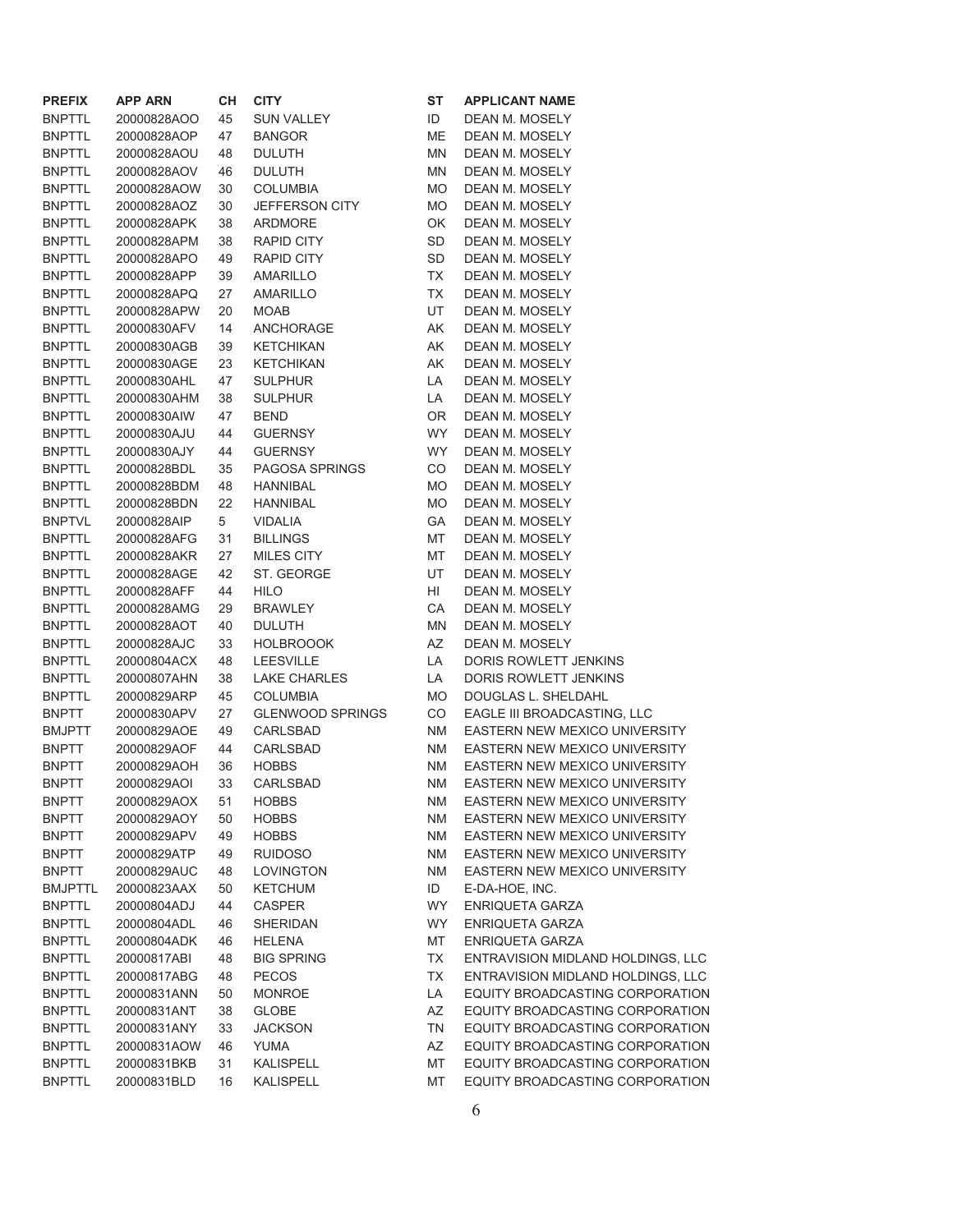| <b>PREFIX</b>  | APP ARN     | CН | <b>CITY</b>         |
|----------------|-------------|----|---------------------|
| <b>BNPTTL</b>  | 20000831BYO | 48 | SCHARBOUER CITY     |
| <b>BNPTTL</b>  | 20000829ATY | 25 | SAN ANGELO          |
| <b>BNPTTL</b>  | 20000829AVE | 48 | <b>TWIN FALLS</b>   |
| <b>BNPTTL</b>  | 20000831CJY | 23 | <b>BOZEMAN</b>      |
| <b>BNPTTL</b>  | 20000829AXL | 47 | SAN ANGELO          |
| <b>BNPTTL</b>  | 20000829AXN | 31 | TWIN FALLS          |
| <b>BNPTTL</b>  | 20000829AXP | 28 | SAN ANGELO          |
| <b>BNPTTL</b>  | 20000829AXT | 52 | AMARILLO            |
| <b>BNPTTL</b>  | 20000831BHP | 58 | QUINCY              |
| <b>BNPTTL</b>  | 20000831CMF | 51 | <b>MONROE</b>       |
| <b>BNPTTL</b>  | 20000831BKQ | 30 | <b>DOTHAN</b>       |
| <b>BNPTTL</b>  | 20000829AYH | 41 | <b>TWIN FALLS</b>   |
| <b>BNPTTL</b>  | 20000831ANU | 14 | WOODSTOCK           |
| <b>BNPTTL</b>  | 20000831BJW | 50 | LUBBOCK             |
| <b>BNPTTL</b>  | 20000831BNR | 30 | YUMA                |
| <b>BNPTTL</b>  | 20000830AEY | 42 | <b>SAINT GEORGE</b> |
| <b>BNPTTL</b>  | 20000824ADV | 26 | <b>EUREKA</b>       |
| <b>BNPTTL</b>  | 20000824ADY | 30 | <b>HAILEY</b>       |
| <b>BNPTTL</b>  | 20000824ADZ | 18 | JACKSON             |
| <b>BNPTTL</b>  | 20000824AEB | 49 | <b>EUREKA</b>       |
| <b>BNPTTL</b>  | 20000824AEC | 39 | <b>BILLINGS</b>     |
| <b>BNPTTL</b>  | 20000824AED | 41 | <b>BILLINGS</b>     |
| <b>BNPTTL</b>  | 20000824ADN | 23 | <b>GREAT FALLS</b>  |
| <b>BNPTTL</b>  | 20000829ATA | 47 | <b>TWIN FALLS</b>   |
| <b>BNPTTL</b>  | 20000831BZS | 28 | KINGMAN             |
| <b>BNPTVL</b>  | 20000831BZW | 6  | <b>CALIENTE</b>     |
| <b>BNPTTL</b>  | 20000831BZN | 24 | WARM SPRINGS        |
| <b>BNPTTL</b>  | 20000831BZB | 51 | <b>PEACH SPRING</b> |
| <b>BNPTTL</b>  | 20000831AXT | 25 | INGRAM              |
| <b>BNPTTL</b>  | 20000831BZF | 14 | HALLETTSVILLE       |
| <b>BNPTTL</b>  | 20000831AXP | 17 | RANGER              |
| <b>BNPTTL</b>  | 20000831AXO | 38 | <b>BUCKEYE</b>      |
| <b>BNPTTL</b>  | 20000831CCU | 29 | <b>FAIRBANKS</b>    |
| <b>BNPTT</b>   | 20000830BRI | 14 | ANCHORAGE           |
| <b>BNPTT</b>   | 20000830BRK | 14 | <b>EAGLE RIVER</b>  |
| <b>BNPTTL</b>  | 20000829AVH | 43 | <b>GRAND FORKS</b>  |
| <b>BNPTTL</b>  | 20000831EIN | 51 | LAREDO              |
| <b>BNPTTL</b>  | 20000831EIP | 30 | LAREDO              |
| <b>BNPTTL</b>  | 20000831EIQ | 44 | LAREDO              |
| BNPTTL         | 20000816ACI | 49 | <b>RAPID CITY</b>   |
| <b>BNPTTL</b>  | 20000816ACJ | 38 | <b>RAPID CITY</b>   |
| <b>BNPTTL</b>  | 20000816ACM | 43 | <b>RAPID CITY</b>   |
| <b>BNPTTL</b>  | 20000829AOM | 33 | <b>ABERDEEN</b>     |
| <b>BNPTTL</b>  | 20000828BIO | 28 | <b>KINGMAN</b>      |
| <b>BNPTTL</b>  | 20000804ACN | 38 | <b>CAGUAS</b>       |
| <b>BMJPTTL</b> | 20000831CHI | 26 | <b>REDDING</b>      |
| <b>BNPTTL</b>  | 20000831BBB | 23 | <b>CAMP VERDE</b>   |
| <b>BNPTTL</b>  | 20000830AEH | 40 | <b>CHICO</b>        |
| <b>BNPTTL</b>  | 20000818ACS | 27 | EL CENTRO           |
| <b>BNPTTL</b>  | 20000818ACT | 18 | <b>EL CENTRO</b>    |
| <b>BNPTTL</b>  | 20000818ACV | 38 | <b>PALM SPRINGS</b> |
| <b>BNPTTL</b>  | 20000818ACR | 30 | <b>EL CENTRO</b>    |
| <b>BNPTTL</b>  | 20000831CCP | 56 | <b>DEXTER</b>       |
| <b>BNPTTL</b>  | 20000831EKW | 39 | <b>AMARILLO</b>     |
| <b>BNPTVL</b>  | 20000831EKX | 12 | <b>AMARILLO</b>     |
| <b>BNPTVL</b>  | 20000831EKY | 13 | <b>AMARILLO</b>     |

### **ST APPLICANT NAME**

Y TX EQUITY BROADCASTING CORPORATION TX EQUITY BROADCASTING CORPORATION ID EQUITY BROADCASTING CORPORATION MT EQUITY BROADCASTING CORPORATION TX EQUITY BROADCASTING CORPORATION ID EQUITY BROADCASTING CORPORATION TX EQUITY BROADCASTING CORPORATION TX EQUITY BROADCASTING CORPORATION IL EQUITY BROADCASTING CORPORATION LA EQUITY BROADCASTING CORPORATION AL EQUITY BROADCASTING CORPORATION ID EQUITY BROADCASTING CORPORATION VA EQUITY BROADCASTING CORPORATION TX EQUITY BROADCASTING CORPORATION AZ EQUITY BROADCASTNG CORPORATION UT ESI BROADCASTING CORPORATION CA ESI BROADCASTING CORPORATION ID ESI BROADCASTING CORPORATION WY ESI BROADCASTING CORPORATION CA ESI BROADCASTING CORPORATION MT ESI BROADCASTING CORPORATION MT ESI BROADCASTING CORPORATION MT ESI BROADCASTING CORPORATION ID FALLS BROADCASTING COMPANY AZ FIBERLESSNET, INC. CA FIBERLESSNET, INC. OR FIBERLESSNET, INC. AZ FIBERLESSNET, INC. TX FIBERLESSNET, INC. TX FIBERLESSNET, INC. TX FIBERLESSNET, INC. AZ FIBERLESSNET, INC. AK FIREWEED COMMUNICATIONS CORP. AK FIREWEED COMMUNICATIONS CORP. AK FIREWEED COMMUNICATIONS CORP. ND FORUM COMMUNICATIONS COMPANY TX G&M MEDIA PARTNERS, LLC TX G&M MEDIA PARTNERS, LLC TX G&M MEDIA PARTNERS, LLC SD G.I.G., INC. SD G.I.G., INC. SD G.I.G., INC. SD G.I.G., INC. AZ GAME OVER PRODUCTIONS, INC. PR GASTON ROSENSTRAUCH CA GEORGE E. COOPER AZ GEORGE YOUNG DBA CENTRAL STATES COMMUNICATIONS CA GREGORY G. HITCHCOCK CA GULF-CALIFORNIA BROADCAST COMPANY CA GULF-CALIFORNIA BROADCAST COMPANY CA GULF-CALIFORNIA BROADCAST COMPANY CA GULF-CALIFORNIA BROADCAST COMPANY ME H. JAY HILL TX HISPANIC MEDIA GROUP, LLC

- 
- TX HISPANIC MEDIA GROUP, LLC
- TX HISPANIC MEDIA GROUP, LLC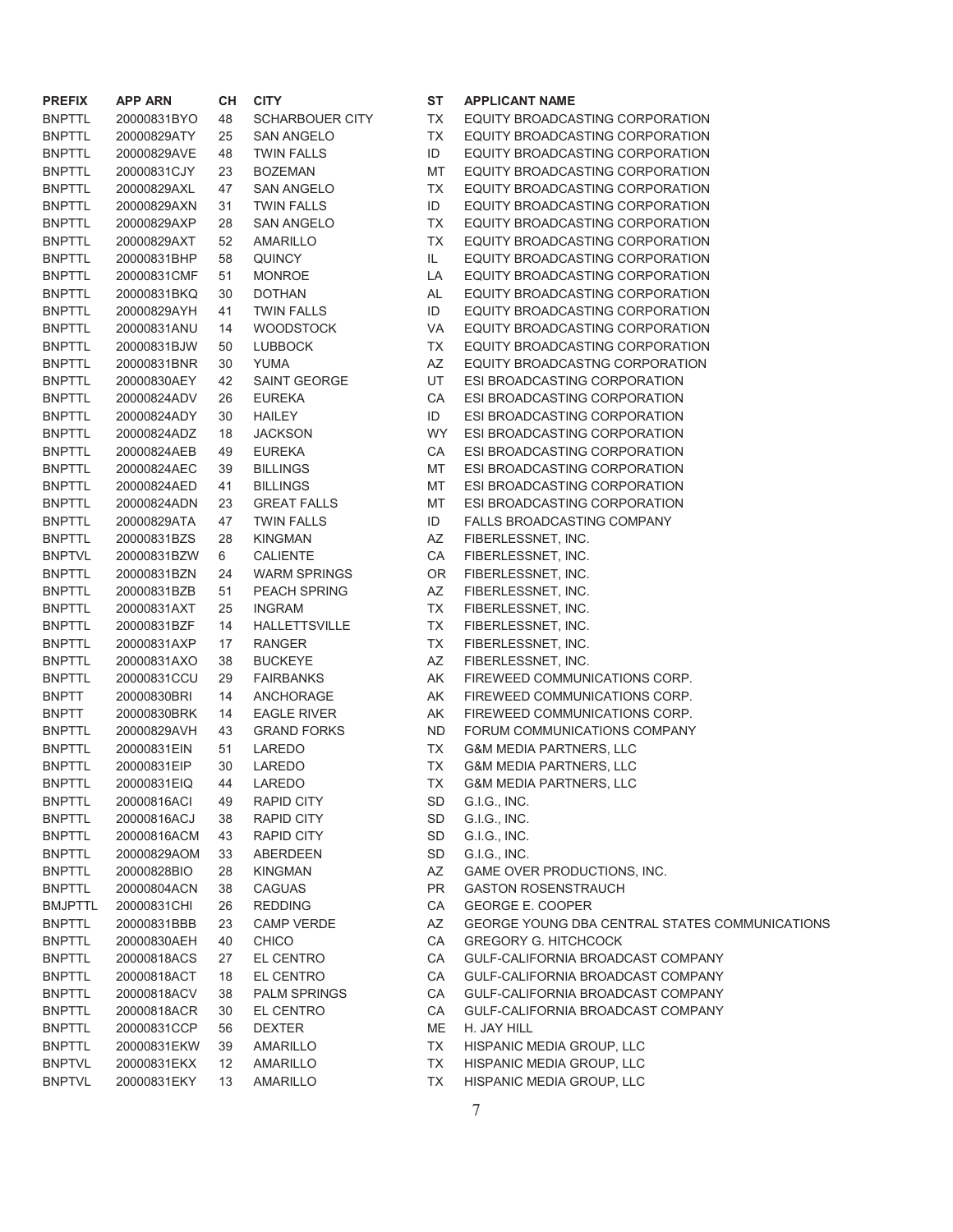| <b>PREFIX</b> | APP ARN     | CН | <b>CITY</b>           |
|---------------|-------------|----|-----------------------|
| <b>BNPTTL</b> | 20000807AGS | 30 | JEFFERSON CITY        |
| <b>BNPTTL</b> | 20000807AAZ | 28 | SAN ANGELO            |
| <b>BNPTTL</b> | 20000807ADH | 47 | <b>MIDLAND</b>        |
| <b>BNPTTL</b> | 20000807AEG | 57 | <b>LUBBOCK</b>        |
| <b>BNPTTL</b> | 20000807AGU | 51 | <b>KEY WEST</b>       |
| <b>BNPTVL</b> | 20000817AFF | 11 | MIDLAND               |
| <b>BNPTTL</b> | 20000807AGK | 50 | <b>MONROE</b>         |
| <b>BNPTTL</b> | 20000807AFU | 11 | <b>MIDLAND</b>        |
| <b>BNPTTL</b> | 20000807AGR | 39 | <b>LUFKIN</b>         |
| <b>BNPTTL</b> | 20000807AGI | 47 | <b>MONROE</b>         |
| <b>BNPTTL</b> | 20000807ACK | 48 | JEFFERSON CITY        |
| <b>BNPTTL</b> | 20000831CCN | 14 | <b>GOLIAD</b>         |
| BNPTTL        | 20000831BPV | 49 | <b>WARM SPRINGS</b>   |
| BNPTTL        | 20000831AXN | 23 | <b>BIG PINE KEY</b>   |
| <b>BNPTTL</b> | 20000804ABF | 14 | <b>LUBBOCK</b>        |
| <b>BNPTTL</b> | 20000810AAY | 47 | <b>BEND</b>           |
| <b>BNPTTL</b> | 20000810AAH | 34 | <b>ABILENE</b>        |
| <b>BNPTTL</b> | 20000810AAK | 44 | ABILENE               |
| <b>BNPTTL</b> | 20000810AAN | 47 | <b>KLAMATH FALLS</b>  |
| <b>BNPTTL</b> | 20000810AAO | 50 | <b>KLAMATH FALLS</b>  |
| <b>BNPTTL</b> | 20000810AAP | 26 | <b>BRAWLEY</b>        |
| BNPTTL        | 20000810AAV | 51 | <b>GRAND JUNCTION</b> |
| <b>BNPTTL</b> | 20000810AAX | 30 | <b>COLUMBIA</b>       |
| <b>BNPTTL</b> | 20000829AMX | 46 | <b>FLAGSTAFF</b>      |
| <b>BNPTTL</b> | 20000830BOL | 20 | <b>MIDLAND</b>        |
| <b>BNPTTL</b> | 20000830BOB | 34 | <b>SAN ANGELO</b>     |
| <b>BNPTTL</b> | 20000830BOI | 34 | <b>ODESSA</b>         |
| BNPTTL        | 20000829AQH | 50 | <b>GREENVILLE</b>     |
| BNPTTL        | 20000829AQT | 57 | <b>LAWTON</b>         |
| BNPTTL        | 20000829AQU | 31 | CASPER                |
| <b>BNPTTL</b> | 20000829ARC | 44 | LARAMIE               |
| <b>BNPTTL</b> | 20000830BRT | 42 | <b>LUBBOCK</b>        |
| <b>BNPTTL</b> | 20000831EKS | 25 | <b>ASPEN</b>          |
| <b>BNPTTL</b> | 20000818AAK | 51 | <b>CHEYENNE</b>       |
| <b>BNPTTL</b> | 20000831EKR | 26 | <b>ASPEN</b>          |
| <b>BNPTVL</b> | 20000816AAM | 4  | PORT LAVACA           |
| <b>BNPTVL</b> | 20000816AAR | 4  | LAREDO                |
| <b>BNPTVL</b> | 20000816AAU | 2  | <b>WICHITA FALLS</b>  |
| <b>BNPTVL</b> | 20000816ABA | 11 | ODESSA                |
| <b>BNPTVL</b> | 20000816ABM | 11 | MIDLAND               |
| <b>BNPTVL</b> | 20000816ABN | 9  | <b>WICHITA FALLS</b>  |
| <b>BNPTVL</b> | 20000816AAK | 6  | PORT LAVACA           |
| <b>BNPTVL</b> | 20000816AAL | 8  | <b>SEDONA</b>         |
| <b>BNPTVL</b> | 20000816ADI | 5  | LAREDO                |
| <b>BNPTVL</b> | 20000816AAJ | 13 | <b>WICHITA FALLS</b>  |
| <b>BNPTVL</b> | 20000816AEZ | 13 | <b>MIDLAND</b>        |
| <b>BNPTTL</b> | 20000802ADW | 50 | <b>ALAMAGORDO</b>     |
| <b>BNPTTL</b> | 20000802ADO | 38 | <b>ARDMORE</b>        |
| <b>BNPTTL</b> | 20000802ADY | 24 | <b>QUINCY</b>         |
| <b>BNPTVL</b> | 20000829AXH | 6  | <b>JOHANNESBURG</b>   |
| <b>BNPTTL</b> | 20000828BIG | 19 | <b>SUSSEX COUNTY</b>  |
| <b>BNPTTL</b> | 20000828BDH | 39 | <b>GREAT FALLS</b>    |
| <b>BNPTTL</b> | 20000828BDI | 39 | <b>BILLINGS</b>       |
| <b>BNPTTL</b> | 20000831AQI | 57 | <b>QUINCY</b>         |
| <b>BNPTTL</b> | 20000831BEA | 41 | <b>BEEVILLE</b>       |
| <b>BNPTTL</b> | 20000831BEB | 39 | <b>CORPUS CHRISTI</b> |

**ST APPLICANT NAME** MO HOWAD MINTZ TX HOWARD MINTZ TX HOWARD MINTZ TX HOWARD MINTZ FL HOWARD MINTZ TX HOWARD MINTZ LA HOWARD MINTZ TX HOWARD MINTZ TX HOWARD MINTZ LA HOWARD MINTZ MO HOWARD MINTZ TX IBG, INC. OR IBG, INC. FL IBG, INC. TX IGLESIA JESUCHRISTO ES MI REFUGIO, INC. OR INSPIRATION TELEVISIN, INC. TX INSPIRATION TELEVISION, INC. TX INSPIRATION TELEVISION, INC. OR INSPIRATION TELEVISION, INC. OR INSPIRATION TELEVISION, INC. CA INSPIRATION TELEVISION, INC. CO INSPIRATION TELEVISION, INC. MO INSPIRATION TELEVISION, INC. AZ INSPIRATION TELEVISION, INC. TX INSPIRATION TELEVISION, INC. TX INSPIRATION TELEVISION, INC. TX INSPIRATION TELEVISION, INC. MS INSPIRATION TELEVISION, INC. OK INSPIRATION TELEVISION, INC. WY INSPIRATION TELEVISION, INC. WY INSPIRATION TELEVISION, INC. TX INSPIRATION TELEVISION, INC. CO INTERNATIONAL EXECUTIVE CONSULTANTS WY INTERNATIONAL EXECUTIVE CONSULTANTS, INC. CO INTERNATIONAL EXECUTIVE CONSULTANTS, INC. TX JACKALOPE BROADCASTERS TX JACKALOPE BROADCASTERS TX JACKALOPE BROADCASTERS TX JACKALOPE BROADCASTERS TX JACKALOPE BROADCASTERS TX JACKALOPE BROADCASTERS TX JACKALOPE BROADCASTERS AZ JACKALOPE BROADCASTERS TX JACKALOPE BROADCASTERS TX JACKALOPE BROADCASTERS TX JACKALOPE BROADCASTING NM JACQUELINE FAJARDO OK JAQUELINE FAJARDO IL JAQUELINE FAJARDO CA JEFF CHANG DE JOHN A. FRANKLIN MT JOHN D TOMS MT JOHN D TOMS IL JOHN R. POWLEY TX JOHN R. POWLEY TX JOHN R. POWLEY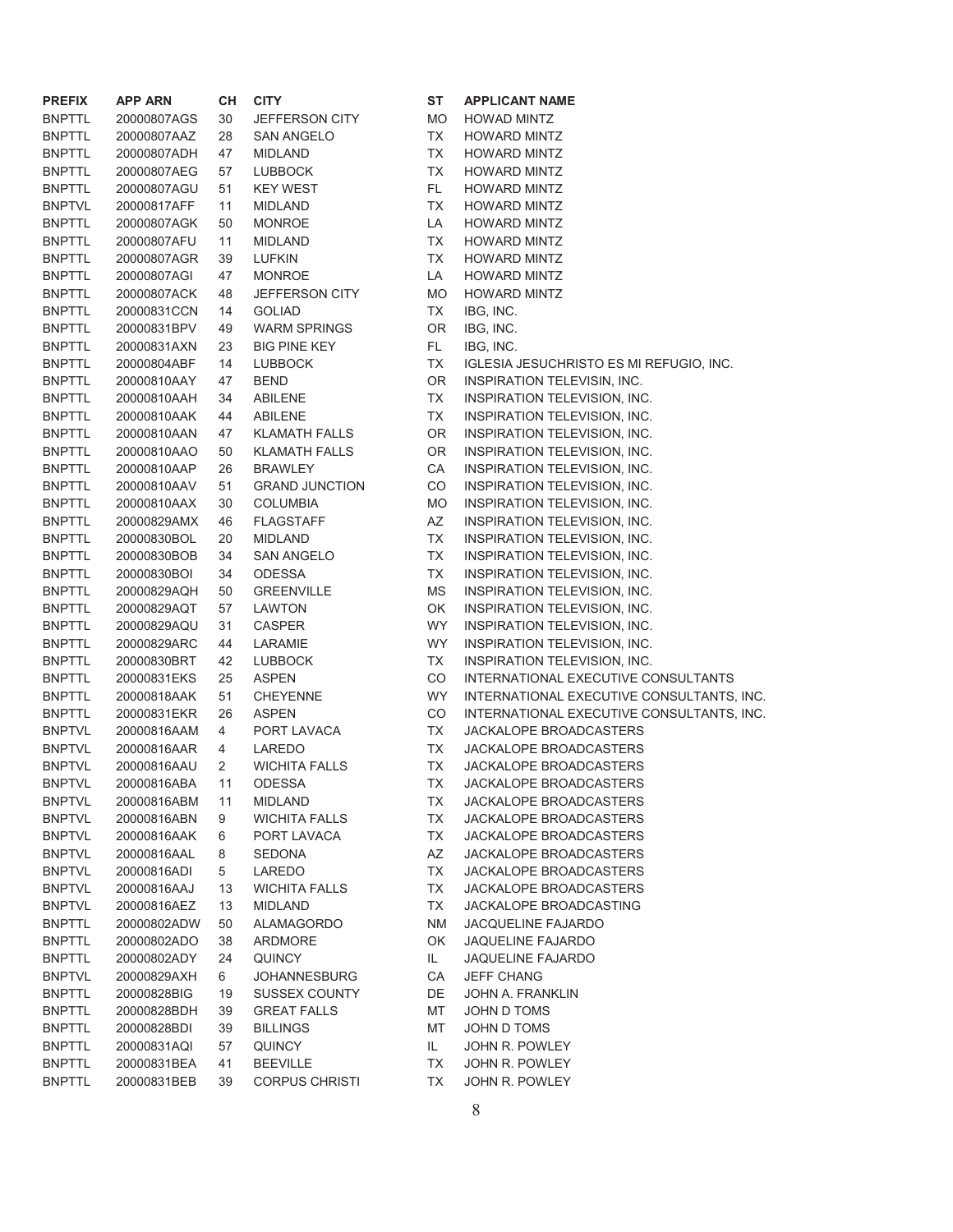| <b>PREFIX</b> | <b>APP ARN</b> | CН             | <b>CITY</b>            | <b>ST</b> | <b>APPLICANT NAME</b> |
|---------------|----------------|----------------|------------------------|-----------|-----------------------|
| <b>BNPTTL</b> | 20000831BZI    | 56             | <b>SAN BERNARDINO</b>  | СA        | JOHN R. POWLEY        |
| <b>BNPTVL</b> | 20000828BEG    | 9              | <b>DOTHAN</b>          | AL        | JOHN R. POWLEY        |
| <b>BNPTTL</b> | 20000830BHB    | 29             | LAREDO                 | ТX        | JOHN R. POWLEY        |
| <b>BNPTTL</b> | 20000830BHE    | 44             | LAREDO                 | <b>TX</b> | JOHN R. POWLEY        |
| <b>BNPTVL</b> | 20000830BMC    | 5              | <b>LOREDO</b>          | <b>TX</b> | JOHN R. POWLEY        |
| <b>BNPTTL</b> | 20000830BMJ    | 48             | <b>BEAUMONT</b>        | <b>TX</b> | JOHN R. POWLEY        |
| <b>BNPTTL</b> | 20000830BML    | 17             | <b>BROWNWOOD</b>       | <b>TX</b> | JOHN R. POWLEY        |
| <b>BNPTTL</b> | 20000830BMM    | 34             | <b>BROWNWOOD</b>       | <b>TX</b> | JOHN R. POWLEY        |
| <b>BNPTTL</b> | 20000830BMR    | 45             | <b>LUBBOCK</b>         | ТX        | <b>JOHN R. POWLEY</b> |
| <b>BNPTTL</b> | 20000828BGN    | 48             | <b>KEOKUK</b>          | IA        | <b>JOHN R. POWLEY</b> |
| <b>BNPTTL</b> | 20000828BGP    | 33             | <b>MONROE</b>          | LA        | JOHN R. POWLEY        |
| <b>BNPTTL</b> | 20000828BGQ    | 46             | <b>SULPHUR</b>         | LA        | JOHN R. POWLEY        |
| <b>BNPTTL</b> | 20000828BGR    | 38             | <b>SULPHUR</b>         | LA        | JOHN R. POWLEY        |
| <b>BNPTTL</b> | 20000828BGW    | 19             | <b>SALISBURY</b>       | <b>MD</b> | JOHN R. POWLEY        |
| <b>BNPTTL</b> | 20000828BHB    | 47             | PORT ARTHUR            | <b>TX</b> | JOHN R. POWLEY        |
| <b>BNPTVL</b> | 20000830BJG    | 13             | <b>MIDLAND</b>         | <b>TX</b> | JOHN R. POWLEY        |
| <b>BNPTVL</b> | 20000830BHF    | 2              | <b>ABILENE</b>         | <b>TX</b> | <b>JOHN R. POWLEY</b> |
| <b>BNPTTL</b> | 20000830BLC    | 47             | <b>MIDLAND</b>         | ТX        | JOHN R. POWLEY        |
| <b>BNPTTL</b> | 20000830BHX    | 27             | <b>AMARILLO</b>        | <b>TX</b> | JOHN R. POWLEY        |
| <b>BNPTTL</b> | 20000831AMK    | 57             | <b>LUBBOCK</b>         | <b>TX</b> | JOHN R. POWLEY        |
| <b>BNPTVL</b> | 20000830BHV    | 13             | <b>AMARILLO</b>        | <b>TX</b> | JOHN R. POWLEY        |
| <b>BNPTTL</b> | 20000830BHN    | 44             | <b>ABILENE</b>         | <b>TX</b> | JOHN R. POWLEY        |
| <b>BNPTVL</b> | 20000828BGB    | $\overline{2}$ | <b>WICHITA FALLS</b>   | <b>TX</b> | <b>JOHN R. POWLEY</b> |
| <b>BNPTVL</b> | 20000830BMQ    | $\overline{7}$ | <b>LUBBOCK</b>         | <b>TX</b> | JOHN R. POWLEY        |
| <b>BNPTVL</b> | 20000813AAA    | 8              | <b>BELLINGHAM</b>      | WA        | <b>JOHN R. POWLEY</b> |
| <b>BNPTVL</b> | 20000825AJQ    | 6              | <b>ERIE</b>            | PA        | JOHN R. POWLEY        |
| <b>BNPTVL</b> | 20000830BMN    | 10             | <b>CROCKETT</b>        | ТX        | JOHN R. POWLEY        |
| <b>BNPTVL</b> | 20000831BCW    | 9              | <b>KIRKSVILLE</b>      | <b>MO</b> | JOHN R. POWLEY        |
| <b>BNPTTL</b> | 20000831ANK    | 45             | <b>BEEVILLE</b>        | <b>TX</b> | JOHN R. POWLEY        |
| <b>BNPTVL</b> | 20000828BGD    | 11             | <b>WICHITA FALLS</b>   | <b>TX</b> | JOHN R. POWLEY        |
| <b>BNPTTL</b> | 20000830BLW    | 23             | <b>JASPER</b>          | <b>TX</b> | JOHN R. POWLEY        |
| <b>BNPTTL</b> | 20000830BMU    | 46             | <b>LUFKIN</b>          | <b>TX</b> | JOHN R. POWLEY        |
| <b>BNPTVL</b> | 20000828BEM    | 8              | <b>SAN BERNARDINO</b>  | СA        | <b>JOHN R. POWLEY</b> |
| <b>BNPTTL</b> | 20000830BMT    | 39             | <b>LUFKIN</b>          | ТX        | JOHN R. POWLEY        |
| <b>BNPTTL</b> | 20000831AMF    | 56             | <b>SIOUX CITY</b>      | IA        | JOHN R. POWLEY        |
| <b>BNPTTL</b> | 20000828BEL    | 56             | <b>PALM SPRINGS</b>    | CA        | JOHN R. POWLEY        |
| <b>BNPTTL</b> | 20000830BLU    | 15             | <b>JASPER</b>          | <b>TX</b> | JOHN R. POWLEY        |
| <b>BNPTVL</b> | 20000831AOU    | 4              | <b>ROCKPORT</b>        | <b>TX</b> | JOHN R. POWLEY        |
| <b>BNPTVL</b> | 20000830BLY    | 4              | LAREDO                 | <b>TX</b> | JOHN R. POWLEY        |
| <b>BNPTVL</b> | 20000828BEI    | 3              | <b>BAKERSFIELD</b>     | CA        | JOHN R. POWLEY        |
| <b>BNPTVL</b> | 20000828BEJ    | 5              | <b>BAKERSFIELD</b>     | CA        | JOHN R. POWLEY        |
| <b>BNPTVL</b> | 20000828BGK    | 10             | PANAMA CITY            | FL        | <b>JOHN R. POWLEY</b> |
| <b>BNPTTL</b> | 20000828BED    | 34             | <b>WICHITA FALLS</b>   | TX        | JOHN R. POWLEY        |
| <b>BNPTVL</b> | 20000828BFX    | 7              | <b>VICTORIA</b>        | TX        | JOHN R. POWLEY        |
| <b>BNPTVL</b> | 20000828BHC    | 7              | <b>SAN ANGELO</b>      | TX        | JOHN R. POWLEY        |
| <b>BNPTVL</b> | 20000830BLQ    | 13             | <b>GAINESVILLE</b>     | TX        | JOHN R. POWLEY        |
| <b>BNPTTL</b> | 20000830BME    | 19             | LAREDO                 | TX        | JOHN R. POWLEY        |
| <b>BNPTVL</b> | 20000830BNW    | 7              | <b>BROWNWOOD</b>       | TX        | JOHN R. POWLEY        |
| <b>BNPTTL</b> | 20000831AMT    | 44             | <b>PRICE</b>           | UT        | JOHN R. POWLEY        |
| <b>BNPTTL</b> | 20000831AMU    | 41             | <b>PRICE</b>           | UT        | <b>JOHN R. POWLEY</b> |
| <b>BNPTTL</b> | 20000831BAX    | 65             | <b>LOGAN</b>           | UT        | JOHN R. POWLEY        |
| <b>BNPTTL</b> | 20000831ANA    | 45             | <b>CHARLOTTESVILLE</b> | VA        | JOHN R. POWLEY        |
| <b>BNPTTL</b> | 20000831AQD    | 62             | SIOUX CITY             | IA        | JOHN R. POWLEY        |
| <b>BNPTTL</b> | 20000831AQN    | 64             | <b>SIOUX CITY</b>      | IA        | JOHN R. POWLEY        |
| <b>BNPTTL</b> | 20000830BLT    | 34             | <b>GAINESVILLE</b>     | TX        | JOHN R. POWLEY        |
| <b>BNPTTL</b> | 20000830BQX    | 34             | <b>DENISON</b>         | TX        | JOHN R. POWLEY        |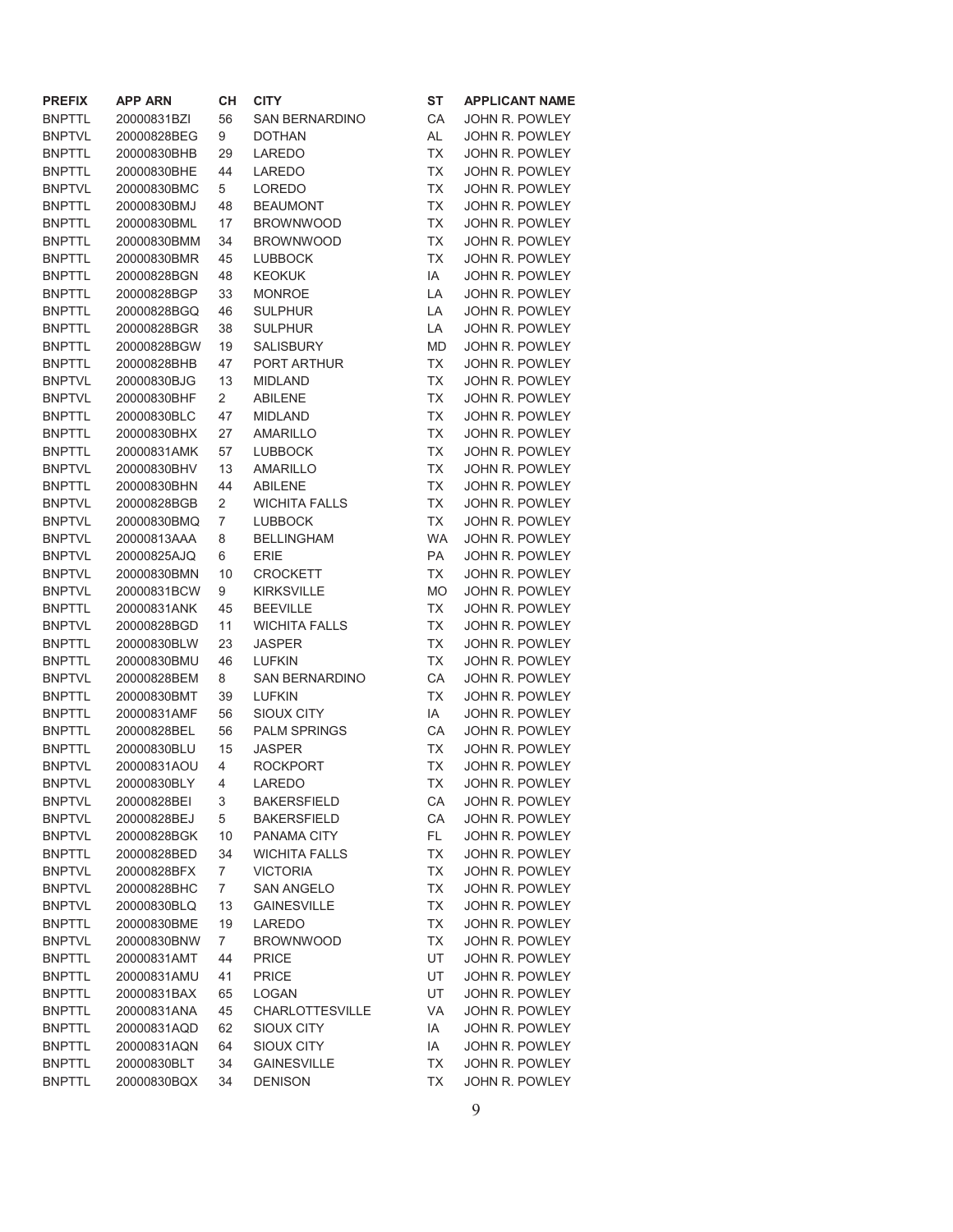| <b>PREFIX</b>  | <b>APP ARN</b> | CН          | <b>CITY</b>           | SТ        |
|----------------|----------------|-------------|-----------------------|-----------|
| <b>BNPTTL</b>  | 20000831BJO    | 52          | <b>MALVADO</b>        | ТX        |
| <b>BNPTVL</b>  | 20000831BNA    | 11          | <b>MIDLAND</b>        | ТX        |
| <b>BNPTVL</b>  | 20000831BNC    | 9           | <b>WICHITA FALLS</b>  | <b>TX</b> |
| <b>BNPTTL</b>  | 20000802ACT    | 46          | <b>DULUTH</b>         | M٨        |
| <b>BNPTTL</b>  | 20000831BMP    | 18          | <b>JACKSON</b>        | W)        |
| <b>BNPTTL</b>  | 20000807AAJ    | 47          | <b>KLAMATH FALLS</b>  | OF        |
| <b>BNPTTL</b>  | 20000807ABP    | 19          | <b>BETHANY</b>        | DE        |
| <b>BNPTTL</b>  | 20000807AEC    | 50          | <b>KLAMATH FALLS</b>  | OF        |
| <b>BNPTTL</b>  | 20000807AEH    | 47          | <b>BEND</b>           | OF        |
| <b>BNPTTL</b>  | 20000807AEJ    | 19          | <b>OCEAN CITY</b>     | МD        |
| <b>BNPTTL</b>  | 20000807AEZ    | 43          | <b>MISSOULA</b>       | MT        |
| <b>BNPTTL</b>  | 20000807AFM    | 49          | <b>POCATELLO</b>      | ID        |
| <b>BNPTTL</b>  | 20000807AFK    | 43          | <b>POCATELLO</b>      | ID        |
| <b>BNPTTL</b>  | 20000807AFH    | 51          | <b>POCATELLO</b>      | ID        |
| <b>BNPTTL</b>  | 20000828ALJ    | 27          | <b>BRAWLEY</b>        | СA        |
| <b>BNPTTL</b>  | 20000830AFC    | 25          | <b>SAN ANGELO</b>     | ТX        |
| <b>BNPTTL</b>  | 20000831BYX    | 46          | YUMA                  | AZ        |
| <b>BNPTTL</b>  | 20000830APO    | 43          | <b>IDAHO FALLS</b>    | ID        |
| <b>BNPTVL</b>  | 20000829AWS    | 13          | MIDLAND/ODESSA        | <b>TX</b> |
| <b>BNPTTL</b>  | 20000831CER    | 49          | <b>POCATELLO</b>      | ID        |
| <b>BNPTVL</b>  | 20000829AVD    | $7^{\circ}$ | <b>LUBBOCK</b>        | ТX        |
| <b>BNPTTL</b>  | 20000830BDJ    | 32          | HILO                  | HI        |
| <b>BNPTTL</b>  | 20000831BYW    | 30          | <b>TWIN FALLS</b>     | ID        |
| <b>BNPTVL</b>  | 20000829AVB    | 5           | MIDLAND/ODESSA        | ТX        |
| <b>BNPTVL</b>  | 20000830BKY    | 10          | <b>WICHITA FALLS</b>  | ТX        |
| <b>BNPTT</b>   | 20000823ACA    | 14          | <b>FLAGSTAFF</b>      | <b>AZ</b> |
| <b>BNPTT</b>   | 20000823ABB    | 38          | <b>GLOBE-MIAMI</b>    | AZ        |
| <b>BNPTT</b>   | 20000831BTI    | 41          | <b>RED LODGE</b>      | MT        |
| <b>BMJPTTA</b> | 20030326AHE    | 32          | <b>CORPUS CHRISTI</b> | ТX        |
| <b>BNPTTL</b>  | 20000814ABJ    | 50          | SUMMERLAND KEY        | FL        |
| <b>BNPTTL</b>  | 20000814ABL    | 29          | SUMMERLAND KEY        | FL        |
| <b>BNPTTL</b>  | 20000814ABM    | 42          | SUMMERLAND KEY        | FL.       |
| <b>BNPTT</b>   | 20000809ACA    | 42          | SANTA CLARA, ETC.     | UT        |
| <b>BNPTT</b>   | 20000809ABA    | 42          | SANTA CLARA, ETC      | UT        |
| <b>BNPTTL</b>  | 20000831BEF    | 52          | <b>TOPSFIELD</b>      | ME        |
| <b>BNPTTL</b>  | 20000831CPA    | 55          | <b>WATERTOWN</b>      | SD        |
| <b>BNPTTL</b>  | 20000829ATZ    | 47          | <b>SAN ANGELO</b>     | <b>TX</b> |
| <b>BNPTTL</b>  | 20000807ABU    | 49          | <b>EUREKA</b>         | СA        |
| <b>BNPTTL</b>  | 20000807AES    | 51          | <b>GRAND JUNCTION</b> | CC        |
| <b>BNPTTL</b>  | 20000807AFD    | 49          | <b>RAPID CITY</b>     | SD        |
| <b>BNPTTL</b>  | 20000807AGB    | 33          | <b>ABERDEEN</b>       | SD        |
| <b>BNPTTL</b>  | 20000807AGD    | 33          | <b>SALISBURY</b>      | <b>MD</b> |
| <b>BNPTTL</b>  | 20000807AEV    | 48          | <b>QUINCY</b>         | IL.       |
| <b>BNPTTL</b>  | 20000807ACQ    | 38          | <b>RAPID CITY</b>     | SD        |
| <b>BNPTTL</b>  | 20000817AFB    | 39          | <b>EUREKA</b>         | СA        |
| <b>BNPTTL</b>  | 20000829AUW    | 33          | <b>JACKSON</b>        | <b>TN</b> |
| <b>BNPTTL</b>  | 20000829AWI    | 50          | <b>MARATHON</b>       | FL        |
| <b>BNPTTL</b>  | 20000802AEM    | 42          | <b>WILLISTON</b>      | <b>ND</b> |
| <b>BNPTTL</b>  | 20000831CBM    | 14          | <b>BIG PINE KEY</b>   | FL.       |
| <b>BNPTTL</b>  | 20000802ADM    | 39          | <b>SHERIDAN</b>       | W)        |
| <b>BNPTTL</b>  | 20000802ADF    | 31          | <b>SHERIDAN</b>       | W         |
| <b>BNPTTL</b>  | 20000830AKG    | 17          | LAREDO                | ТX        |
| <b>BNPTTL</b>  | 20000830BLS    | 51          | LAREDO                | <b>TX</b> |
| <b>BNPTTL</b>  | 20000830BOE    | 59          | <b>LAREDO</b>         | TX        |

**ST APPLICANT NAME** TX JOSEPH R. BENNETT & LEONARD A. DUBI TX JOSEPH W. SHAFFER TX JOSEPH W. SHAFFER MN JULIE BRIDGE WY JULIE L. ST. CLAIR OR JULIE MINTZ DE JULIE MINTZ OR JULIE MINTZ OR JULIE MINTZ MD JULIE MINTZ MT JULIE MINTZ ID JULIE MINTZ ID JULIE MINTZ ID JULIE MINTZ CA KEAN M.MOSELY TX KKM COMMUNICATIONS, INC. AZ KM COMMUNICATION, INC. ID KM COMMUNICATIONS, INC. TX KM COMMUNICATIONS, INC. ID KM COMMUNICATIONS, INC. TX KM COMMUNICATIONS, INC. HI KM COMMUNICATIONS, INC. ID KM COMMUNICATIONS, INC. TX KM COMMUNICATIONS, INC. TX KSWO TELEVISION COMPANY, INC. AZ KTVK, INC. AZ KTVK, INC. MT KULR CORPORATION, L.L.C. TX KVOA COMMUNICATIONS, INC. FL LANGER BROADCASTING GROUP FL LANGER BROADCASTING GROUP, LLC FL LANGER BROADCASTING GROUP, LLC UT LARRY H. MILLER COMMUNICATIONS UT LARRY H. MILLER COMUNICATIONS ME LARRY M. HUDSON SD LARRY N SAVAGE TX LAUGHLIN GORDON CA LAURIE MINTZ CO LAURIE MINTZ SD LAURIE MINTZ SD LAURIE MINTZ MD LAURIE MINTZ IL LAURIE MINTZ SD LAURIE MINTZ CA LAURIE MINTZ TN LAWRENCE HOWARD MINTZ FL LAWRENCE HOWARD MINTZ ND LINDA O. MUNOZ FL LINENOT.COM, INC. WY LOVCOM, INC WY LOVCOM, INC. MARANATHA CHURCH OF LAREDO, INC/GOOD NEWS BROADCASTING TX

- MARANATHA CHURCH OF LAREDO, INC/GOOD NEWS BROADCASTING TX
- MARANATHA CHURCH OF LAREDO, INC/GOOD NEWS BROADCASTING TX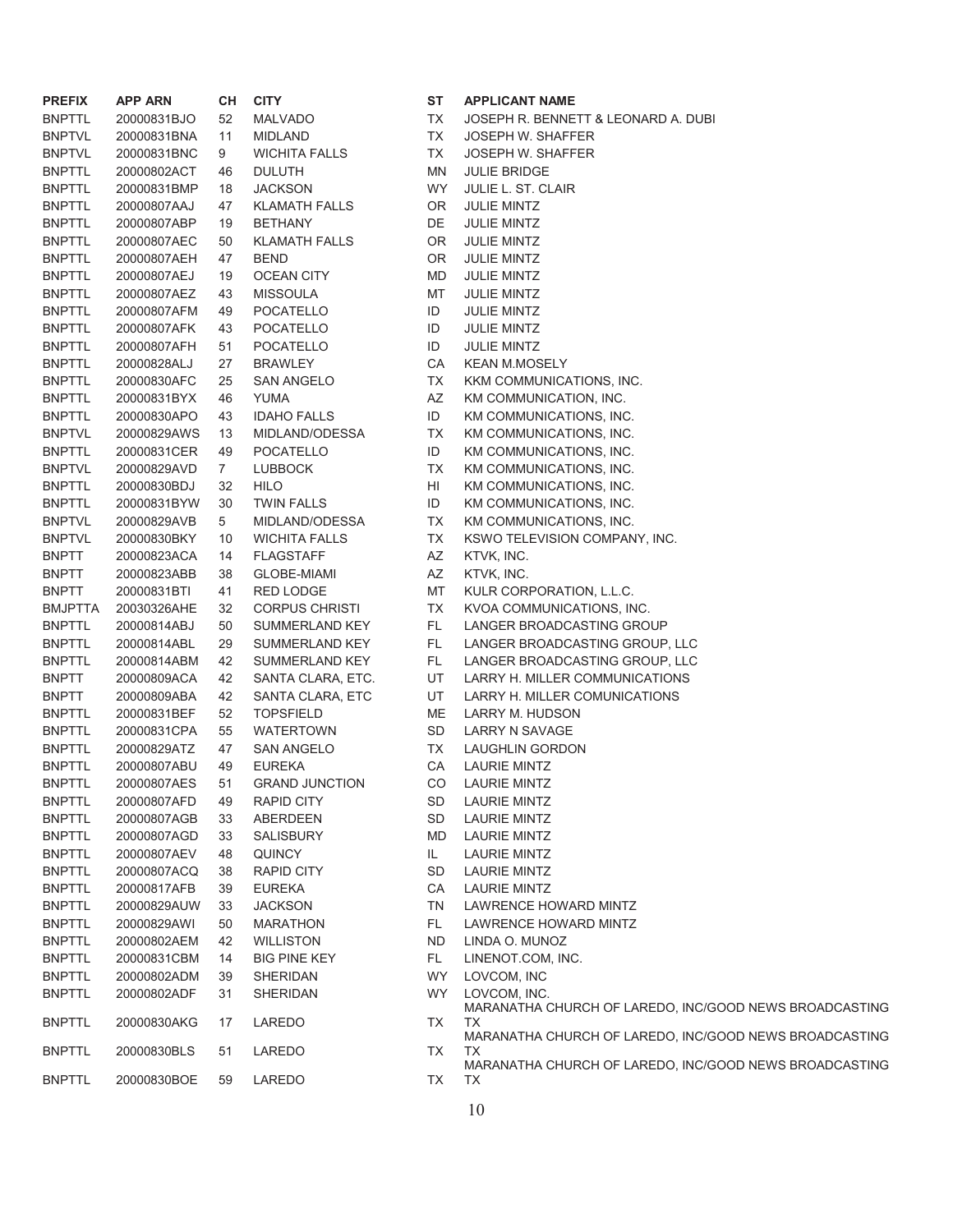| <b>PREFIX</b>  | <b>APP ARN</b> | CН       | <b>CITY</b>             | ST        | <b>APPLICANT NAME</b>                            |
|----------------|----------------|----------|-------------------------|-----------|--------------------------------------------------|
| <b>BNPTTL</b>  | 20000830AXP    | 50       | <b>CONCORDIA</b>        | ΚS        | <b>MARCIA T. TURNER D/B/A TURNER ENTERPRISES</b> |
| <b>BNPTTL</b>  | 20000831BGX    | 39       | <b>GREAT FALLS</b>      | МT        | <b>MARCIA T. TURNER D/B/A TURNER ENTERPRISES</b> |
| <b>BNPTTL</b>  | 20000831BPA    | 45       | <b>RAPID CITY</b>       | SD        | <b>MARCIA T. TURNER D/B/A TURNER ENTERPRISES</b> |
| <b>BNPTTL</b>  | 20000830AXC    | 38       | SAN JUAN                | PR.       | <b>MARCIA T. TURNER D/B/A TURNER ENTERPRISES</b> |
| <b>BNPTTL</b>  | 20000831CAA    | 56       | <b>GREENVILLE</b>       | ME        | <b>MARK SILBERMAN</b>                            |
| <b>BNPTTL</b>  | 20000831AFS    | 54       | <b>DEVILS LAKE</b>      | <b>ND</b> | <b>MARK SILBERMAN</b>                            |
| <b>BNPTTL</b>  | 20000831AGQ    | 56       | <b>KEENE</b>            | ND.       | <b>MARK SILBERMAN</b>                            |
| <b>BNPTTL</b>  | 20000831COZ    | 53       | <b>BRADY</b>            | TX        | <b>MARK SILBERMAN</b>                            |
| <b>BNPTT</b>   | 20000831AXU    | 19       | YUMA                    | AZ        | MARSHALL M. CARPENTER, JR.                       |
| <b>BNPTTL</b>  | 20000831AEI    | 27       | AMARILLO                | TX        | <b>MARTIN WEISS</b>                              |
| <b>BNPTTL</b>  | 20000831AEM    | 44       | <b>ABILENE</b>          | TX        | <b>MARTIN WEISS</b>                              |
| <b>BNPTTL</b>  | 20000831AHU    | 44       | <b>SWEETWATER</b>       | TX        | <b>MARTIN WEISS</b>                              |
| <b>BNPTTL</b>  | 20000831CKU    | 20       | <b>LUBBOCK</b>          | TX        | <b>MARTIN WEISS</b>                              |
| <b>BNPTTL</b>  | 20000831CLB    | 30       | <b>YUMA</b>             | CA        | <b>MARTIN WEISS</b>                              |
| <b>BNPTTL</b>  | 20000831CJK    | 46       | EL CENTRO               | СA        | <b>MARTY WEISS</b>                               |
| <b>BNPTTL</b>  | 20000831BEQ    | 42       | <b>COLUMBUS</b>         | GА        | <b>MAURICE BRYANT</b>                            |
| <b>BNPTVL</b>  | 20000830ADG    | 10       | <b>DOTHAN</b>           | AL        | MD BROADCASTING                                  |
| <b>BNPTTL</b>  | 20000831AVD    | 51       | <b>ANDREWS</b>          | TX        | MEDESSA TELEVISION CO.                           |
| <b>BNPTTL</b>  | 20000831AVE    | 45       | <b>HOBBS</b>            | <b>NM</b> | MEDESSA TELEVISION CO.                           |
| <b>BNPTTL</b>  | 20000831BDZ    | 56       | <b>MALTA</b>            | MT        | MICHAEL J. MYATOVICH                             |
| <b>BNPTVL</b>  | 20000831BPH    | 5        | <b>PRINEVILLE</b>       | 0R        | MICHAEL L. MATTSON                               |
| <b>BNPTTL</b>  | 20000807ADM    | 27       | AMARILLO                | TX        | MICHAEL L. MINTZ                                 |
| <b>BNPTTL</b>  | 20000829APK    | 68       | <b>KEY LARGO</b>        | FL.       | MICHAEL L. MINTZ                                 |
| <b>BNPTTL</b>  | 20000829APN    | 51       | LAREDO                  | TX        | MICHAEL L. MINTZ                                 |
| <b>BNPTTL</b>  | 20000807AFT    | 40       | <b>BANGOR</b>           | ME        | MICHAEL MINTZ                                    |
| <b>BNPTTL</b>  | 20000829AVR    | 44       | LAREDO                  | TX        | MICHAEL MINTZ                                    |
| <b>BNPTTL</b>  | 20000829ARI    | 64       | <b>EUREKA</b>           | СA        | <b>MICHAEL MINTZ</b>                             |
| <b>BNPTTL</b>  | 20000829AQL    | 46       | LAREDO                  | TX        | <b>MICHAEL MINTZ</b>                             |
| <b>BNPTTL</b>  | 20000807AGL    | 19       | <b>MILTON</b>           | DE        | MICHAEL S. CELENZA                               |
| <b>BNPTVL</b>  | 20000831AVS    | 12       | <b>MIDLAND</b>          | TX        | MIDESSA TELEVISION CO.                           |
| <b>BNPTTL</b>  | 20000831AVT    | 48       | <b>ODESSA</b>           | TX        | MIDESSA TELEVISION CO.                           |
| <b>BNPTTL</b>  | 20000831AVL    | 50       | <b>BIG SPRING</b>       | TX        | MIDESSA TELEVISION LP                            |
| <b>BNPTTL</b>  | 20000831AVJ    | 17       | <b>FORT STOCKTON</b>    | TX        | MIDESSA TELEVISION LP                            |
| <b>BNPTTL</b>  | 20000831AVH    | 46       | <b>PECOS</b>            | TX        | MIDESSA TELEVISION LP                            |
| <b>BNPTTL</b>  | 20000828BDG    | 69       | <b>LAUGHLIN</b>         | NV        | MOJAVE BROADCASTING COMPANY                      |
| <b>BNPTT</b>   | 20000803ABH    | 16       | KALISPELL               | MT        | <b>MONTANA STATE UNIVERSITY</b>                  |
| <b>BNPTT</b>   | 20000803ABF    | 51       | <b>GREAT FALLS</b>      | MT        | <b>MONTANA STATE UNIVERSITY</b>                  |
| <b>BMJPTTL</b> | 20000829ATX    | 46       | <b>JUNCTION CITY</b>    | KS        | MONTGOMERY COMMUNICATIONS, INC.                  |
| <b>BNPTTL</b>  | 20000814AAA    | 14       | <b>LUBBOCK</b>          | ТX        | <b>MOSES LUNA</b>                                |
| <b>BNPTVL</b>  | 20000802ABV    | 3        | <b>WICHITA FALLS</b>    | ТX        | <b>MOSES LUNA</b>                                |
| <b>BNPTTL</b>  | 20000817ABB    | 33       | SALISBURY               | <b>MD</b> | MOUNT OCEAN MEDIA, L.L.C.                        |
| <b>BNPTTL</b>  | 20000817ABC    | 19       | SALISBURY               | MD        | MOUNT OCEAN MEDIA, L.L.C.                        |
| <b>BNPTTL</b>  | 20000831BZK    | 52       | <b>FOUR CORNERS</b>     | OK        | MS COMMUNICATIONS, LLC                           |
| <b>BNPTTL</b>  | 20000821AHJ    | 45       | <b>CRYSTAL DALE</b>     | NY        | MTC NORTH, INC.                                  |
| <b>BNPTTL</b>  | 20000830BKK    | 27       | <b>CORNING</b>          | NY.       | MTC NORTH, INC.                                  |
| <b>BMJPTTA</b> | 20040310ACX    | 30       | <b>BURLINGTON</b>       | VT        | NEWMONT BROADCASTING CORP.                       |
| <b>BNPTTL</b>  | 20000829ASM    | 52       | AMARILLO                | TX        | NORTHFORK TV TRANSLATOR SYSTEM                   |
| <b>BNPTTL</b>  | 20000829ASO    | 39       | AMARILLO                | TX        | NORTHFORK TV TRANSLATOR SYSTEM                   |
| <b>BNPTTL</b>  | 20000829ALT    | 49       | <b>IONA</b>             | ID        | OREGON TRAIL BROADCASTING COMPANY                |
| <b>BNPTTL</b>  | 20000829ALX    | 41       | POCATELLO               | ID        | OREGON TRAIL BROADCASTING COMPANY                |
| <b>BNPTTL</b>  | 20000829AMH    | 43       | <b>IONA</b>             | ID        | OREGON TRAIL BROADCASTING COMPANY                |
| <b>BNPTTL</b>  | 20000829ALU    | 29       | <b>LAVA HOT SPRINGS</b> | ID        | OREGON TRAIL BROADCASTING COMPANY                |
| <b>BNPTVL</b>  | 20000829AMA    | 3        | <b>PRESTON</b>          | ID        | OREGON TRAIL BROADCASTING COMPANY                |
| <b>BNPTTL</b>  | 20000803ABM    |          | <b>SULPHUR</b>          |           | PAIGE CHRISTIAN                                  |
| <b>BNPTVL</b>  | 20000830BLG    | 38       | AMARILLO                | LA        | PANHANDLE TELECASTING LP                         |
|                |                | 13<br>42 |                         | TX<br>FL. |                                                  |
| <b>BNPTTL</b>  | 20000829AFH    |          | <b>KEY WEST</b>         |           | PAPPAS TELECASTING COMPANIES                     |

| ST        | <b>APPLICANT NAME</b>                            |
|-----------|--------------------------------------------------|
| KS.       | MARCIA T. TURNER D/B/A TURNER ENTERPI            |
| MT        | MARCIA T. TURNER D/B/A TURNER ENTERPI            |
| SD        | MARCIA T. TURNER D/B/A TURNER ENTERPI            |
| PR.       | MARCIA T. TURNER D/B/A TURNER ENTERPI            |
| ME.       | MARK SILBERMAN                                   |
| ND.       | <b>MARK SILBERMAN</b>                            |
| ND.       | <b>MARK SILBERMAN</b>                            |
| TX        | <b>MARK SILBERMAN</b>                            |
| AZ        | MARSHALL M. CARPENTER, JR.                       |
| <b>TX</b> | <b>MARTIN WEISS</b>                              |
| TX.       | <b>MARTIN WEISS</b>                              |
| TX I      | <b>MARTIN WEISS</b>                              |
| TX I      | <b>MARTIN WEISS</b>                              |
| CA        | <b>MARTIN WEISS</b>                              |
| CA        | <b>MARTY WEISS</b>                               |
| GA        | <b>MAURICE BRYANT</b>                            |
| AL        | MD BROADCASTING                                  |
| TX        | MEDESSA TELEVISION CO.                           |
| NM.       | MEDESSA TELEVISION CO.                           |
| MT        | MICHAEL J. MYATOVICH                             |
| OR.       | MICHAEL L. MATTSON                               |
| TX I      | MICHAEL L. MINTZ                                 |
| FL        | MICHAEL L. MINTZ                                 |
| TX I      | MICHAEL L. MINTZ                                 |
| ME.       | <b>MICHAEL MINTZ</b>                             |
| TX        | <b>MICHAEL MINTZ</b>                             |
| CA.       | <b>MICHAEL MINTZ</b>                             |
| TX        | <b>MICHAEL MINTZ</b>                             |
| DE<br>TX  | MICHAEL S. CELENZA                               |
| TX.       | MIDESSA TELEVISION CO.<br>MIDESSA TELEVISION CO. |
| TX.       | MIDESSA TELEVISION LP                            |
| TX.       | MIDESSA TELEVISION LP                            |
| TX        | MIDESSA TELEVISION LP                            |
| NV.       | MOJAVE BROADCASTING COMPANY                      |
| MT        | MONTANA STATE UNIVERSITY                         |
| MT        | <b>MONTANA STATE UNIVERSITY</b>                  |
| KS.       | MONTGOMERY COMMUNICATIONS, INC.                  |
| ТX        | MOSES LUNA                                       |
| ТX        | MOSES LUNA                                       |
| MD        | MOUNT OCEAN MEDIA, L.L.C.                        |
| MD        | MOUNT OCEAN MEDIA, L.L.C.                        |
| OK        | <b>MS COMMUNICATIONS, LLC</b>                    |
| NY.       | MTC NORTH, INC.                                  |
| NY.       | MTC NORTH, INC.                                  |
| VT        | NEWMONT BROADCASTING CORP.                       |
| ТX        | NORTHFORK TV TRANSLATOR SYSTEM                   |
| ТX        | NORTHFORK TV TRANSLATOR SYSTEM                   |
| ID        | OREGON TRAIL BROADCASTING COMPANY                |
| ID        | OREGON TRAIL BROADCASTING COMPANY                |
| ID        | OREGON TRAIL BROADCASTING COMPANY                |
| ID        | OREGON TRAIL BROADCASTING COMPANY                |
| ID        | OREGON TRAIL BROADCASTING COMPANY                |
| LA        | <b>PAIGE CHRISTIAN</b>                           |
| <b>TX</b> | PANHANDLE TELECASTING LP                         |
| FL.       | PAPPAS TELECASTING COMPANIES                     |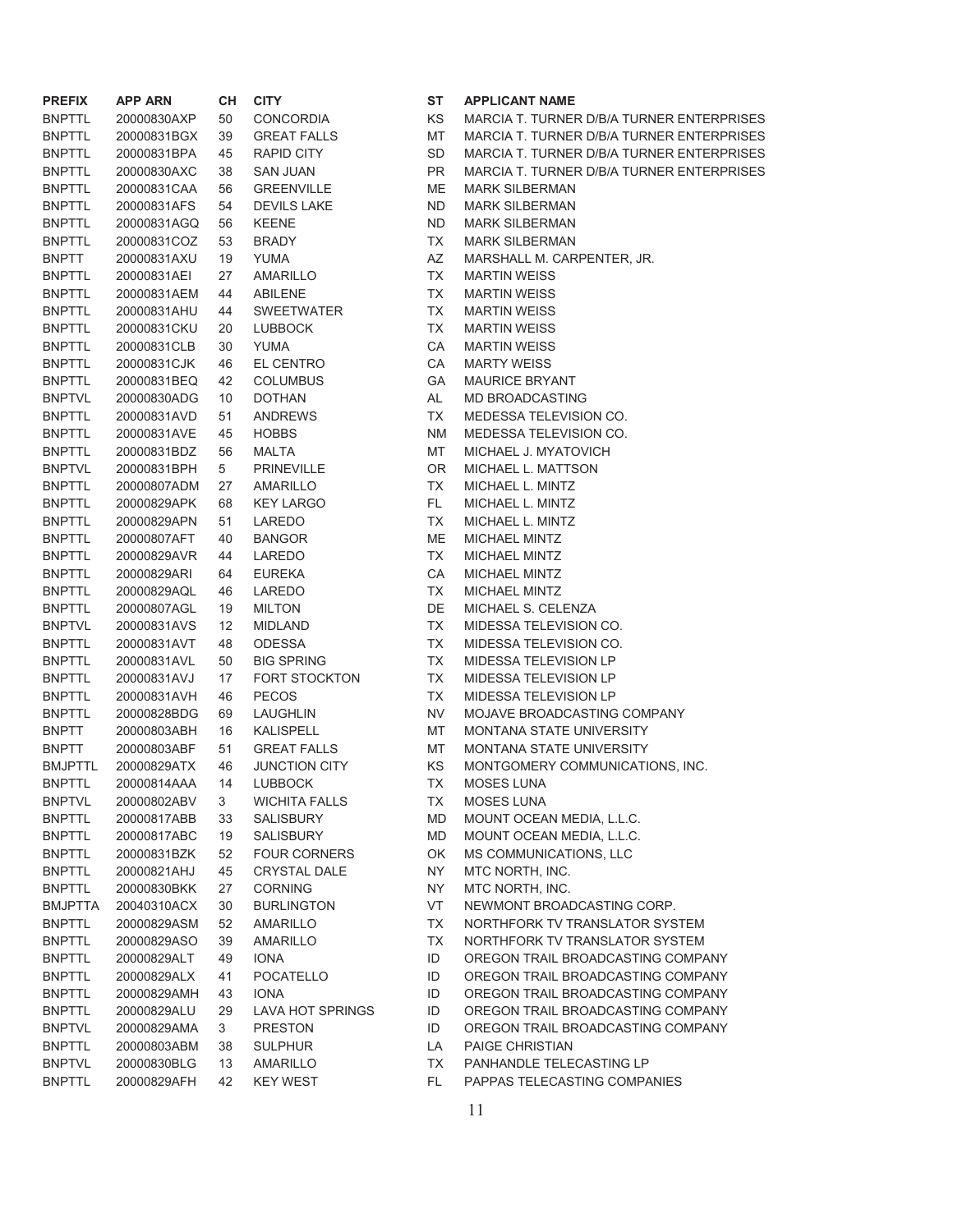| <b>PREFIX</b>  | <b>APP ARN</b> | <b>CH</b> | <b>CITY</b>             | ST        | <b>APPL</b>    |
|----------------|----------------|-----------|-------------------------|-----------|----------------|
| <b>BNPTTL</b>  | 20000829AFP    | 51        | <b>EAU CLAIRE</b>       | WI        | <b>PAPF</b>    |
| <b>BNPTTL</b>  | 20000829AGZ    | 48        | <b>MIDLAND</b>          | ТX        | <b>PAPP</b>    |
| <b>BNPTTL</b>  | 20000831AZK    | 56        | O NEILL                 | <b>NE</b> | <b>PAPP</b>    |
| <b>BNPTTL</b>  | 20000829AEI    | 29        | <b>DEMING</b>           | <b>NM</b> | <b>PAPP</b>    |
| <b>BNPTTL</b>  | 20000831AJN    | 17        | YUMA                    | AZ        | <b>PAPP</b>    |
| <b>BNPTTL</b>  | 20000831ASH    | 36        | <b>SOUTH SIOUX CITY</b> | <b>NE</b> | <b>PAPP</b>    |
| <b>BNPTVL</b>  | 20000831BOQ    | 6         | <b>TEHACHAPI</b>        | CA        | <b>PAPP</b>    |
| <b>BNPTTL</b>  | 20000830BLN    | 26        | <b>CHIO</b>             | CA        | <b>PAPP</b>    |
| <b>BNPTTL</b>  | 20000830BQI    | 26        | <b>CHICO</b>            | CA        | <b>PAPF</b>    |
| <b>BMJPTTV</b> | 20100129ADC    | 8         | CLARKS FORK, ETC.       | <b>WY</b> | <b>PARK</b>    |
| <b>BNPTTL</b>  | 20000829ARN    | 34        | <b>CARLSBAD</b>         | ΝM        | <b>PAXS</b>    |
| <b>BNPTTL</b>  | 20000829ARQ    | 50        | <b>ALAMOGORDO</b>       | ΝM        | <b>PAXS</b>    |
| BNPTTL         | 20000831CJF    | 57        | <b>LUBBOCK</b>          | ТX        | <b>PEGO</b>    |
| <b>BNPTTL</b>  | 20000831CKY    | 49        | <b>SWEETWATER</b>       | <b>TX</b> | <b>PEGO</b>    |
| <b>BNPTTL</b>  | 20000831EIL    | 23        | <b>PRESCOTT</b>         | AZ        | PETE           |
| <b>BNPTTL</b>  | 20000823ABP    | 30        | <b>BILLINGS</b>         | MT        | <b>PETE</b>    |
| <b>BNPTTL</b>  | 20000823ABT    | 34        | <b>BILLINGS</b>         | МT        | <b>PETE</b>    |
| <b>BNPTTL</b>  | 20000823ABU    | 32        | <b>BILLINGS</b>         | MT        | PETE           |
| <b>BNPTTL</b>  | 20000831AZO    | 49        | <b>RANGER</b>           | ТX        | PETR           |
| <b>BNPTTL</b>  | 20000831BNM    | 39        | <b>BOISE</b>            | ID        | PFLP           |
| BNPTTL         | 20000831BYH    | 46        | <b>LUFKIN</b>           | <b>TX</b> | PFLP           |
| <b>BNPTTL</b>  | 20000831BNV    | 45        | <b>MIDLAND</b>          | <b>TX</b> | PFLP           |
| <b>BNPTTL</b>  | 20000831CEC    | 19        | <b>EUREKA</b>           | CA        | PFLP           |
| <b>BNPTTL</b>  | 20000831CDS    | 43        | <b>GRAND FORKS</b>      | <b>ND</b> | PFLP           |
| <b>BNPTTL</b>  | 20000831BIS    | 58        | <b>LAWTON</b>           | ΟK        | <b>PFLP</b>    |
| BNPTTL         | 20000831CDY    | 25        | LIHUE                   | HI        | PFLP           |
| BNPTTL         | 20000831BLT    | 39        | <b>PALM SPRINGS</b>     | СA        | PFLP           |
| <b>BNPTT</b>   | 20000831CNN    | 27        | <b>ASPEN</b>            | CO        | <b>PITKI</b>   |
| BNPTTL         | 20000830BGR    | 42        | <b>MESQUITE</b>         | <b>NV</b> | <b>POW</b>     |
| <b>BNPTTL</b>  | 20000830AKH    | 45        | <b>EL CENTRO</b>        | CA        | <b>POW</b>     |
| <b>BNPTTL</b>  | 20000828BHF    | 40        | <b>MINOT</b>            | <b>ND</b> | <b>PRIM</b>    |
| <b>BNPTTL</b>  | 20000828AKX    | 49        | <b>BISMARCK</b>         | <b>ND</b> | <b>PRIM</b>    |
| <b>BNPTVL</b>  | 20000831BAD    | 13        | AMARILLO                | ТX        | <b>PRIM</b>    |
| <b>BNPTTL</b>  | 20000831BAM    | 27        | <b>AMARILLO</b>         | ТX        | <b>PRIM</b>    |
| <b>BNPTTL</b>  | 20000824AAQ    | 32        | <b>HILO</b>             | HI        | <b>PRISI</b>   |
| <b>BNPTTL</b>  | 20000830ALZ    | 26        | <b>EL CENTRO</b>        | CA        | <b>PRISI</b>   |
| <b>BNPTTL</b>  | 20000817AFC    | 47        | <b>LAKE CHARLES</b>     | LA        | <b>PRISI</b>   |
| <b>BNPTTL</b>  | 20000829AFG    | 47        | <b>LAKE CHARLES</b>     | LA        | <b>PRISI</b>   |
| <b>BNPTTL</b>  | 20000831COW    | 46        | WAILUKU                 | HI        | PURI           |
| <b>BNPTTL</b>  | 20000831BLQ    | 18        | <b>YUMA</b>             | CA        | <b>PURI</b>    |
| <b>BNPTTL</b>  | 20000831BLW    | 44        | <b>ABILENE</b>          | <b>TX</b> | <b>PURI</b>    |
| <b>BNPTTL</b>  | 20000831BNK    | 52        | <b>SIOUX CITY</b>       | IA        | <b>PURI</b>    |
| BNPTTL         | 20000831BNL    | 52        | <b>AMARILLO</b>         | ТX        | <b>PURI</b>    |
| <b>BNPTTL</b>  | 20000831BNQ    | 24        | <b>QUINCY</b>           | IL.       | <b>PURI</b>    |
| BNPTTL         | 20000831CEB    | 41        | LACROSSE                | WI        | <b>PURI</b>    |
| <b>BNPTTL</b>  | 20000831BUH    | 46        | <b>DULUTH</b>           | <b>MN</b> | <b>PURI</b>    |
| <b>BNPTTL</b>  | 20000831BUK    | 41        | <b>BILLINGS</b>         | MT        | <b>PURI</b>    |
| <b>BNPTTL</b>  | 20000831BUL    | 57        | <b>LUBBOCK</b>          | TX        | <b>PURI</b>    |
| <b>BNPTVL</b>  | 20000831BWC    | 13        | <b>WITCHITA FALLS</b>   | TX        | <b>PURI</b>    |
| <b>BNPTTL</b>  | 20000831CDV    | 22        | <b>GREAT FALLS</b>      | MT        | <b>PURI</b>    |
| BNPTTL         | 20000831CDX    | 46        | <b>ODESSA</b>           | ТX        | <b>PURI</b>    |
| BNPTTL         | 20000830BKZ    | 47        | <b>HELENA</b>           | MT        | <b>PURI</b>    |
| BNPTTL         | 20000830BLD    | 38        | <b>RAPID CITY</b>       | <b>SD</b> | <b>PURI</b>    |
| <b>BNPTTL</b>  | 20000829AVJ    | 51        | <b>EAU CLAIRE</b>       | WI        | <b>PURI</b>    |
| <b>BNPTTL</b>  | 20000829AVO    | 43        | <b>HILO</b>             | HI        | <b>PURI</b>    |
| <b>BNPTTL</b>  | 20000831EED    | 41        | ST. GEORGE              | UT.       | <b>R&amp;D</b> |

**ST APPLICANT NAME** WI PAPPAS TELECASTING COMPANIES TX PAPPAS TELECASTING COMPANIES NE PAPPAS TELECASTING COMPANIES NM PAPPAS TELECASTING COMPANIES AZ PAPPAS TELECASTING COMPANIES NE PAPPAS TELECASTING COMPANIES CA PAPPAS TELECASTING INCORPORATED CA PAPPAS TELECASTING INCORPORATED CA PAPPAS TELECASTING INCORPORATED WY PARK COUNTY, WYOMING NM PAXSON COMMUNICATIONS LPTV, INC. NM PAXSON COMMUNICATIONS LPTV, INC. TX PEGGY E. TOMAY TX PEGGY E. TOMAY AZ PETE E.M. WARREN III MT PETER G. SIELER MT PETER G. SIELER MT PETER G. SIELER TX PETRA RAMASASTRY CA PFLP ND PFLP OK PFLP CA PFLP CO PITKIN COUNTY TRANSLATOR DEPARTMENT NV POWELL MEREDITH COMMUNICATIONS COMPANY CA POWELL MEREDITH COMMUNICATIONS COMPANY ND PRIME CITIES BROADCASTING ND PRIME CITIES BROADCASTING, INC. TX PRIME TIME CHRISTIAN BROADCASTING, INC TX PRIME TIME CHRISTIAN BROADCASTING, INC. HIPRISM BROADCASTING NETWORK, INC. CA PRISM BROADCASTING NETWORK, INC. LA PRISM BROADCASTING NETWORK, INC. LA PRISM BROADCASTING NETWORK, INC. HI PURI FAMILY LIMITED PARTNERSHIIP CA PURI FAMILY LIMITED PARTNERSHIP TX PURI FAMILY LIMITED PARTNERSHIP IA PURI FAMILY LIMITED PARTNERSHIP TX PURI FAMILY LIMITED PARTNERSHIP IL PURI FAMILY LIMITED PARTNERSHIP WI PURI FAMILY PARTNERSHIP MN PURI FAMILY PARTNERSHIP MT PURI FAMILY PARTNERSHIP TX PURI FAMILY PARTNERSHIP TX PURI FAMILY PARTNERSHIP MT PURI FAMILY PARTNERSHIP TX PURI FAMILY PARTNERSHIP MT PURI FAMILY PARTNERSHIP SD PURI FAMILY PARTNERSHIP WI PURI FAMILY PARTNERSHIP HI PURI FAMILY PARTNERSHIP UT R & D MEDIA GROUP, INC.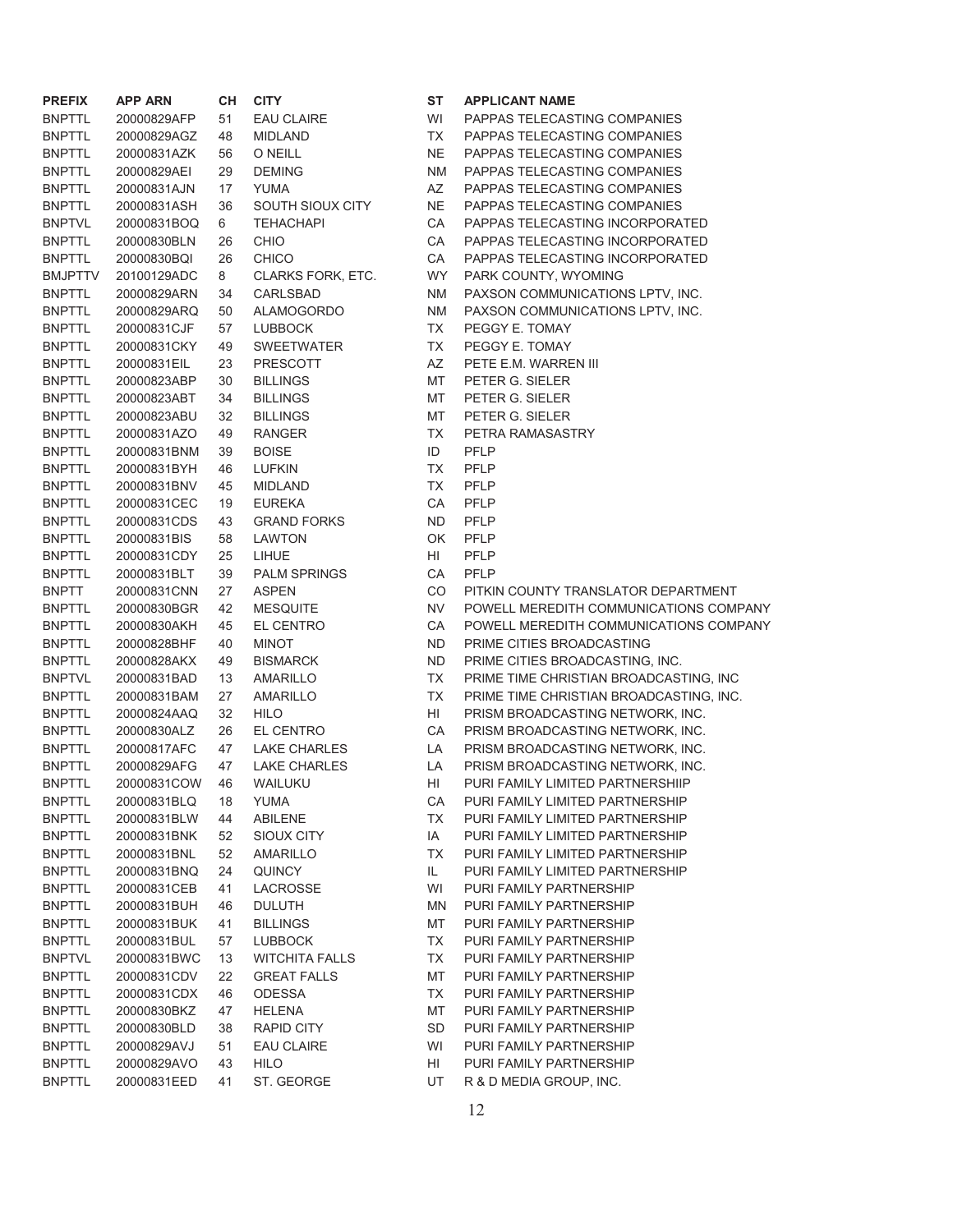| <b>PREFIX</b>  | <b>APP ARN</b> | CН | <b>CITY</b>             | <b>ST</b> | <b>APPLICANT NAME</b>     |
|----------------|----------------|----|-------------------------|-----------|---------------------------|
| <b>BNPTTL</b>  | 20000831EEE    | 42 | ST. GEORGE              | UT        | R & D MEDIA GROUP,        |
| <b>BNPTTL</b>  | 20000831EAV    | 35 | <b>MESQUITE</b>         | <b>NV</b> | R&D MEDIA GROUP, II       |
| <b>BNPTTL</b>  | 20000831EHY    | 38 | <b>MESQUITE</b>         | <b>NV</b> | R&D MEDIA GROUP, II       |
| <b>BNPTTL</b>  | 20000831EBI    | 18 | <b>CEDAR CITY</b>       | UT        | R&D MEDIA GROUP, II       |
| <b>BNPTTL</b>  | 20000831EBK    | 20 | <b>CEDAR CITY</b>       | UT        | R&D MEDIA GROUP, II       |
| <b>BNPTTL</b>  | 20000831EBO    | 26 | <b>CEDAR CITY</b>       | UT        | R&D MEDIA GROUP, II       |
| <b>BNPTTL</b>  | 20000831EBQ    | 28 | <b>CEDAR CITY</b>       | UT        | R&D MEDIA GROUP, II       |
| <b>BNPTTL</b>  | 20000831EDB    | 31 | <b>LOGAN</b>            | UT        | R&D MEDIA GROUP, II       |
| <b>BNPTTL</b>  | 20000831EDD    | 33 | LOGAN                   | UT        | R&D MEDIA GROUP, II       |
| <b>BNPTTL</b>  | 20000831EDL    | 42 | LOGAN                   | UT        | R&D MEDIA GROUP, II       |
| <b>BNPTTL</b>  | 20000831EDX    | 27 | ST. GEORGE              | UT        | R&D MEDIA GROUP, II       |
| <b>BNPTTL</b>  | 20000831EET    | 18 | <b>WENDOVER</b>         | UT        | R&D MEDIA GROUP, II       |
| <b>BNPTTL</b>  | 20000831EEW    | 21 | <b>WENDOVER</b>         | <b>UT</b> | R&D MEDIA GROUP, II       |
| <b>BNPTTL</b>  | 20000831EHA    | 17 | <b>EVANSTON</b>         | <b>WY</b> | R&D MEDIA GROUP, II       |
| <b>BNPTTL</b>  | 20000831EHX    | 25 | <b>EVANSTON</b>         | <b>WY</b> | R&D MEDIA GROUP, II       |
| <b>BNPTT</b>   | 20000831BXD    | 42 | LITTLEFIELD             | <b>TX</b> | <b>RAMAR COMMUNICAT</b>   |
| <b>BNPTT</b>   | 20000830BOR    | 50 | <b>PLAINVIEW</b>        | <b>TX</b> | <b>RAMAR COMMUNICAT</b>   |
| <b>BNPTTL</b>  | 20000830AKC    | 31 | <b>SHERIDAN</b>         | <b>WY</b> | <b>RAPID BROADCASTIN</b>  |
| <b>BMJPTTL</b> | 20000830BRZ    | 38 | <b>RAPID CITY</b>       | SD        | RAPID BROADCASTIN         |
| <b>BNPTT</b>   | 20000823AAK    | 35 | <b>HERMOSA</b>          | CO        | RAYCOM NATIONAL, I        |
| <b>BNPTTL</b>  | 20000831BPP    | 33 | <b>ABERDEEN</b>         | SD        | RED RIVER BROADCA         |
| <b>BNPTT</b>   | 20000831BXY    | 19 | RIO DELL                | CA        | REDWOOD EMPIRE P          |
| <b>BNPTTL</b>  | 20000830BKS    | 19 | <b>JACKSON</b>          | <b>WY</b> | <b>RESORT SPORTS NET</b>  |
| <b>BNPTTL</b>  | 20000830BKR    | 17 | <b>JACKSON</b>          | <b>WY</b> | <b>RESORT SPORTS NET</b>  |
| <b>BNPTTL</b>  | 20000831AWE    | 25 | <b>SULPHUR</b>          | LA        | RICE CAPITAL BROAD        |
| <b>BNPTTL</b>  | 20000831BUD    | 15 | <b>BEAUMONT</b>         | TX        | RICE CAPITAL BROAD        |
| <b>BNPTTL</b>  | 20000821ABR    | 25 | <b>ASPEN</b>            | CO        | RICHARD C & LISA A 0      |
| <b>BNPTTL</b>  | 20000831AJO    | 52 | <b>LAJITAS</b>          | <b>TX</b> | <b>RICHARD PACE</b>       |
| <b>BNPTTL</b>  | 20000830BNB    | 36 | <b>BOZEMAN</b>          | MT        | ROBERT DALE CLARK         |
| <b>BNPTTL</b>  | 20000830BNP    | 50 | <b>BILLINGS</b>         | MT        | ROBERT DALE CLARK         |
| <b>BNPTTL</b>  | 20000831CCY    | 56 | <b>ALICE</b>            | TX        | ROBERT E. HAYES GF        |
| <b>BNPTTL</b>  | 20000831BJF    | 56 | <b>ORANGE GROVE</b>     | <b>TX</b> | ROBERT E. VANDERZ         |
| <b>BNPTTL</b>  | 20000831BVK    | 44 | LARAMIE                 | <b>WY</b> | ROBERT R. RULE D.B.       |
| <b>BNPTTL</b>  | 20000831BVI    | 39 | <b>CASPER</b>           | <b>WY</b> | ROBERT R. RULE D.B.       |
| <b>BNPTT</b>   | 20000828BIK    | 28 | <b>GREAT FALLS</b>      | MT        | ROCKY MOUNTAIN BF         |
| <b>BNPTTL</b>  | 20000831AWN    | 63 | <b>DE RIDDER</b>        | LA        | <b>ROGER MILLS</b>        |
| <b>BNPTTL</b>  | 20000831BNI    | 53 | <b>LAKE CHARLES</b>     | LA        | <b>ROGER MILLS</b>        |
| <b>BNPTTL</b>  | 20000830ADK    | 48 | <b>MONROE</b>           | LA        | ROSELINA COELHO           |
| <b>BNPTTL</b>  | 20000831AYD    | 47 | <b>SAN ANGELO</b>       | <b>TX</b> | SAGE BROADCASTIN          |
| <b>BNPTTL</b>  | 20000831AJQ    | 27 | <b>SAN ANGELO</b>       | ТX        | <b>SAGE BROADCASTIN</b>   |
| <b>BNPTTL</b>  | 20000831AXX    | 28 | <b>SAN ANGELO</b>       | TX        | <b>SAGE BROADCASTIN</b>   |
| <b>BNPTTL</b>  | 20000831AYA    | 33 | <b>SAN ANGELO</b>       | TX        | SAGE BROADCASTIN          |
| <b>BNPTTL</b>  | 20000821ABT    | 40 | <b>REDDING</b>          | CA        | SAINTE PARTNERS II,       |
| <b>BNPTTL</b>  | 20000828BHW    | 19 | <b>FORTUNA</b>          | CA        | SAINTE SEPULVEDA,         |
| <b>BNPTTL</b>  | 20000803ABA    | 40 | <b>CHICO</b>            | CA        | SAMUEL LUGO               |
| <b>BNPTTV</b>  | 20000828AUX    | 9  | <b>BLUFF &amp; AREA</b> | UT        | SAN JUAN COUNTY           |
| <b>BNPTTL</b>  | 20000830ANK    | 28 | <b>MARQUETTE</b>        | MI        | <b>SCANLAN TELEVISION</b> |
| <b>BNPTTL</b>  | 20000807AFX    | 49 | <b>IDAHO FALS</b>       | ID        | SEAN D. MINTZ             |
| <b>BNPTTL</b>  | 20000807ABL    | 38 | <b>LAKE CHARLES</b>     | LA        | <b>SEAN MINTZ</b>         |
| <b>BNPTTL</b>  | 20000807ACH    | 19 | <b>COLUMBUS</b>         | GА        | <b>SEAN MINTZ</b>         |
| <b>BNPTTL</b>  | 20000807ACY    | 50 | <b>GREENVILLE</b>       | <b>MS</b> | <b>SEAN MINTZ</b>         |
| <b>BNPTTL</b>  | 20000807ADC    | 47 | <b>BUTTE</b>            | MT        | <b>SEAN MINTZ</b>         |
| <b>BNPTTL</b>  | 20000807ADY    | 44 | <b>ABILENE</b>          | TX        | <b>SEAN MINTZ</b>         |
| <b>BNPTTL</b>  | 20000807ABH    | 25 | <b>LAKE CHARLES</b>     | LA        | <b>SEAN MINTZ</b>         |
| <b>BNPTTL</b>  | 20000807ABZ    | 43 | <b>IDAHO FALLS</b>      | ID        | <b>SEAN MINTZ</b>         |
| <b>BNPTTL</b>  | 20000831EIF    | 46 | <b>SWEETWATER</b>       | TX        | SHILOAH D. WARREN         |

**ST APPLICANT NAME** UT R & D MEDIA GROUP, INC. NV R&D MEDIA GROUP, INC. NV R&D MEDIA GROUP, INC. UT R&D MEDIA GROUP, INC. UT R&D MEDIA GROUP, INC. UT R&D MEDIA GROUP, INC. UT R&D MEDIA GROUP, INC. UT R&D MEDIA GROUP, INC. UT R&D MEDIA GROUP, INC. UT R&D MEDIA GROUP, INC. UT R&D MEDIA GROUP, INC. UT R&D MEDIA GROUP, INC. UT R&D MEDIA GROUP, INC. WY R&D MEDIA GROUP, INC. WY R&D MEDIA GROUP, INC. TX RAMAR COMMUNICATIONS II, LTD TX RAMAR COMMUNICATIONS II, LTD WY RAPID BROADCASTING COMPANY SD RAPID BROADCASTING COMPANY CO RAYCOM NATIONAL, INC. SD RED RIVER BROADCAST CO., LLC CA REDWOOD EMPIRE PUBLIC TELEVISION, INC. D.B.A.KEET-TV WY RESORT SPORTS NETWORK, INC. WY RESORT SPORTS NETWORK, INC. LA RICE CAPITAL BROADCASTING CO., INC. TX RICE CAPITAL BROADCASTING COMPANY, INC. CO RICHARD C & LISA A GOETZ TX RICHARD PACE MT ROBERT DALE CLARK MT ROBERT DALE CLARK TX ROBERT E. HAYES GROUP TX ROBERT E. VANDERZANDEN WY ROBERT R. RULE D.B.A. RULE COMMUNICATIONS WY ROBERT R. RULE D.B.A. RULE COMMUNICATIONS MT ROCKY MOUNTAIN BROADCASTING COMPANY LA ROGER MILLS LA ROGER MILLS LA ROSELINA COELHO TX SAGE BROADCASTING COPORATION TX SAGE BROADCASTING CORPORATION TX SAGE BROADCASTING CORPORATION TX SAGE BROADCASTING CORPORATION CA SAINTE PARTNERS II, L.P. CA SAINTE SEPULVEDA, INC. CA SAMUEL LUGO UT SAN JUAN COUNTY MI SCANLAN TELEVISION, INC. ID SEAN D. MINTZ LA SEAN MINTZ GA SEAN MINTZ MS SEAN MINTZ MT SEAN MINTZ TX SEAN MINTZ LA SEAN MINTZ ID SEAN MINTZ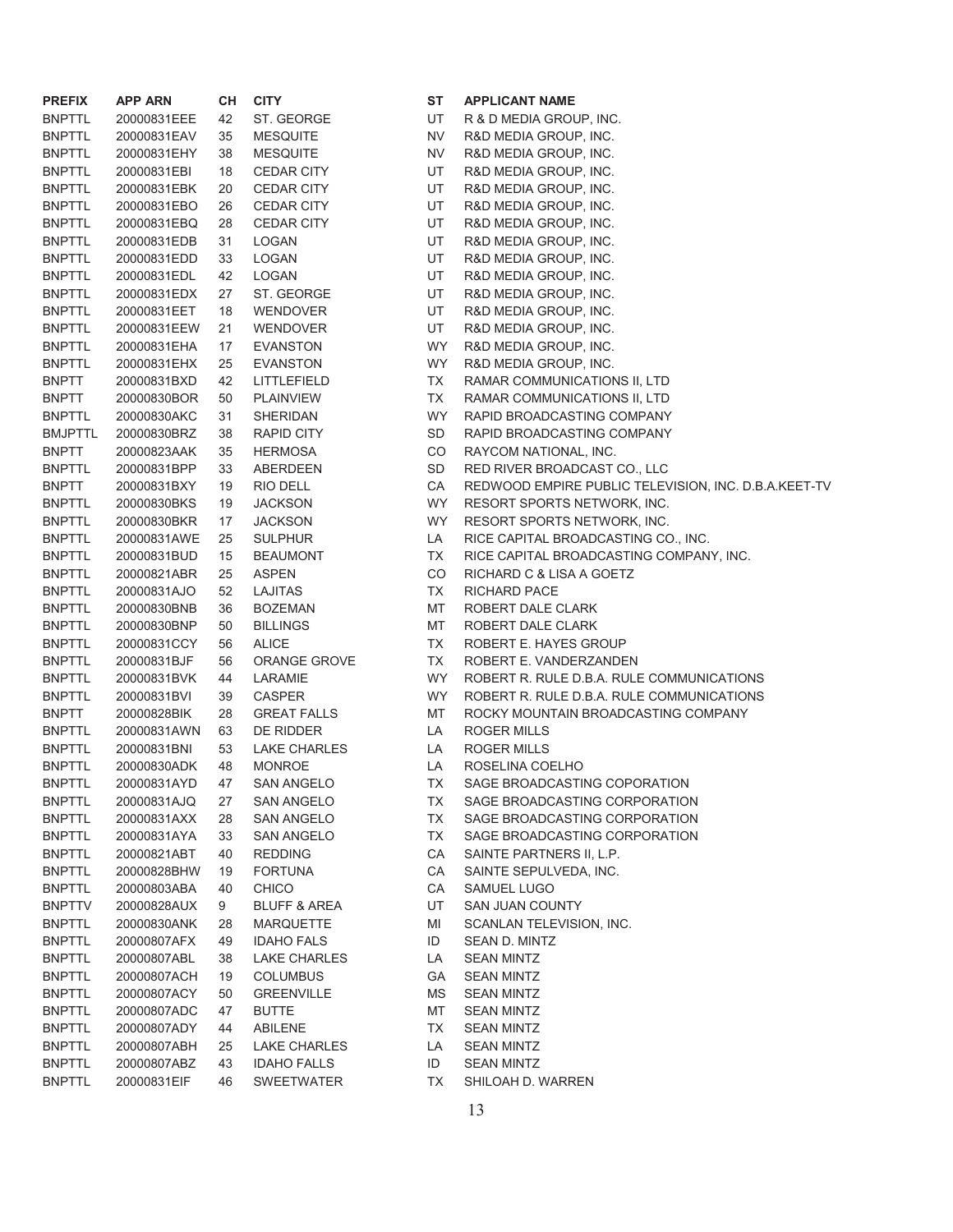| <b>PREFIX</b> | APP ARN     | CН             | <b>CITY</b>         |
|---------------|-------------|----------------|---------------------|
| <b>BNPTTL</b> | 20000831EIE | 20             | FT. STOCKTON        |
| BNPTTL        | 20000831AHX | 45             | <b>ABILENE</b>      |
| BNPTTL        | 20000831CBZ | 42             | LITTLEFIELD         |
| BNPTTL        | 20000831BUS | 34             | <b>PAHRUMP</b>      |
| <b>BNPTVL</b> | 20000831CCA | 8              | <b>CALIENTE</b>     |
| <b>BNPTT</b>  | 20000828BIM | 29             | WOODLAND & KAMAS    |
| <b>BNPTT</b>  | 20000830AEE | 67             | PAHRUMP             |
| <b>BNPTTV</b> | 20000830ADZ | 2              | <b>BRECKENRIDGE</b> |
| <b>BNPTTL</b> | 20000829ALN | 32             | GILLETTE            |
| <b>BNPTTL</b> | 20000829AKY | 45             | LARAMIE             |
| <b>BNPTTL</b> | 20000829AKD | 23             | SHERIDAN            |
| <b>BNPTTL</b> | 20000829AIF | 32             | SHERIDAN            |
| <b>BNPTTL</b> | 20000829AIC | 35             | SHERIDAN            |
| <b>BNPTTL</b> | 20000829AIB | 38             | SHERIDAN            |
| BNPTTL        | 20000829ALM | 30             | KEMMERER            |
| <b>BNPTTL</b> | 20000829AKX | 39             | LARAMIE             |
| <b>BNPTTL</b> | 20000829ALB | 46             | GILLETTE            |
| <b>BNPTVL</b> | 20000829AKC | 4              | TONAPAH             |
| BNPTTL        | 20000829AED | 31             | CASPER              |
| <b>BNPTTL</b> | 20000829AEG | 44             | CASPER              |
| <b>BNPTTL</b> | 20000828AJI | 62             | <b>HEMPHILL</b>     |
| <b>BNPTTL</b> | 20000828AJJ | 62             | VIDOR               |
| <b>BNPTT</b>  | 20000831AQH | 51             | <b>OGDENSBURG</b>   |
| <b>BNPTT</b>  | 20000831COO | 15             | LACONIA             |
| <b>BNPTT</b>  | 20000831BYA | 56             | <b>PORTALES</b>     |
| <b>BNPTT</b>  | 20000830AXT | 58             | <b>FAIRBANKS</b>    |
| <b>BNPTTL</b> | 20000818ACK | 26             | SAN ANGELO          |
| <b>BNPTTL</b> | 20000830BAM | 47             | SAN ANGELO          |
| <b>BNPTTL</b> | 20000830BAR | 39             | BILLINGS            |
| BNPTTL        | 20000830BAY | 25             | SAN ANGELO          |
| BNPTTL        | 20000830BBW | 41             | <b>BILLINGS</b>     |
| <b>BNPTTL</b> | 20000830BBY | 28             | SAN ANGELO          |
| <b>BNPTTL</b> | 20000830BCE | 50             | <b>BIG SPRINGS</b>  |
| BNPTTL        | 20000830BCF | 51             | <b>BIG SPRINGS</b>  |
| <b>BNPTTL</b> | 20000830BCG | 48             | <b>BIG SPRINGS</b>  |
| BNPTTL        | 20000830BCY | 48             | DULUTH              |
| <b>BNPTTL</b> | 20000830BDC | 22             | <b>GREAT FALLS</b>  |
| BNPTTL        | 20000830BEJ | 31             | <b>TWIN FALLS</b>   |
| BNPTTL        | 20000831EKN | 33             | HENDERSON           |
| BNPTTL        | 20000831EIT | 47             | PORT ARTHUR         |
| <b>BNPTTL</b> | 20000831EIX | 41             | BILLINGS            |
| <b>BNPTTL</b> | 20000831EKA | 20             | <b>LUBBOCK</b>      |
| BNPTTL        | 20000831EKB | 14             | <b>LUBBOCK</b>      |
| <b>BNPTVL</b> | 20000831EKC | $\overline{7}$ | <b>LUBBOCK</b>      |
| BNPTTL        | 20000818AGZ | 27             | SAN ANGELO          |
| BNPTTL        | 20000830BSH | 26             | EUREKA              |
| <b>BNPTTL</b> | 20000830BSX | 40             | CHICO               |
| <b>BNPTTL</b> | 20000830BSZ | 46             | DULUTH              |
| BNPTTL        | 20000831EKG | 48             | BUTTE               |
| <b>BNPTTL</b> | 20000831EKK | 33             | MONROE              |
| BNPTTL        | 20000830BTO | 47             | <b>BUTTE</b>        |
| <b>BNPTTL</b> | 20000831EKI | 47             | BUTTE               |
| BNPTTL        | 20000831EKM | 28             | POCATELLO           |
| <b>BNPTTL</b> | 20000831EIR | 42             | <b>GREAT FALLS</b>  |
| <b>BNPTTL</b> | 20000830BAK | 42             | SAN ANGELO          |
| <b>BNPTTL</b> | 20000831EKL | 46             | <b>MONROE</b>       |

**ST APPLICANT NAME** TX SHILOAH D. WARREN TX STAR BROADCASTING, INC. AZ STEAD COMMUNICATIONS, INC. NV STEAD COMMUNICATIONS, INC. CA STEAD COMMUNICATIONS, INC. UT SUMMIT COUNTY NV SUMMIT MEDIA LIMITED PARTNERSHIP CO SUMMIT PUBLIC RADIO AND TV, INC. WY SUNBELT COMMUNICATIONS COMPANY WY SUNBELT COMMUNICATIONS COMPANY WY SUNBELT COMMUNICATIONS COMPANY WY SUNBELT COMMUNICATIONS COMPANY WY SUNBELT COMMUNICATIONS COMPANY WY SUNBELT COMMUNICATIONS COMPANY WY SUNBELT COMMUNICATIONS COMPANY WY SUNBELT COMMUNICATIONS COMPANY WY SUNBELT COMMUNICATIONS COMPANY NV SUNBELT COMMUNICATIONS COMPANY WY SWEETWATER BROADCASTING COMPANY WY SWEETWATER BROADCASTING COMPANY TX SYDCOM, INC. TX SYDCOM, INC. NY TCCSA, INC. D/B/A TRINITY BROADCASTING NETWORK NH TCCSA, INC., D/B/A TRINITY BROADCASTING NETWORK NM TCCSA, INC., D/B/A TRINITY BROADCASTING NETWORK AK TCCSA, INC., D/B/A TRINITY BROADCASTING NETWORK TX TELECOM WIRELESS LLC. TX TELECOM WIRELESS, LLC MT TELECOM WIRELESS, LLC TX TELECOM WIRELESS, LLC MT TELECOM WIRELESS, LLC TX TELECOM WIRELESS, LLC TX TELECOM WIRELESS, LLC TX TELECOM WIRELESS, LLC TX TELECOM WIRELESS, LLC MN TELECOM WIRELESS, LLC MT TELECOM WIRELESS, LLC ID TELECOM WIRELESS, LLC TN TELECOM WIRELESS, LLC TX TELECOM WIRELESS, LLC MT TELECOM WIRELESS, LLC TX TELECOM WIRELESS, LLC TX TELECOM WIRELESS, LLC TX TELECOM WIRELESS, LLC TX TELECOM WIRELESS, LLC CA TELECOM WIRELESS, LLC CA TELECOM WIRELESS, LLC MN TELECOM WIRELESS, LLC MT TELECOM WIRELESS, LLC LA TELECOM WIRELESS, LLC MT TELECOM WIRELESS, LLC MT TELECOM WIRELESS, LLC ID TELECOM WIRELESS, LLC MT TELECOM WIRELESS, LLC TX TELECOM WIRELESS, LLC LA TELECOM WIRELESS, LLC.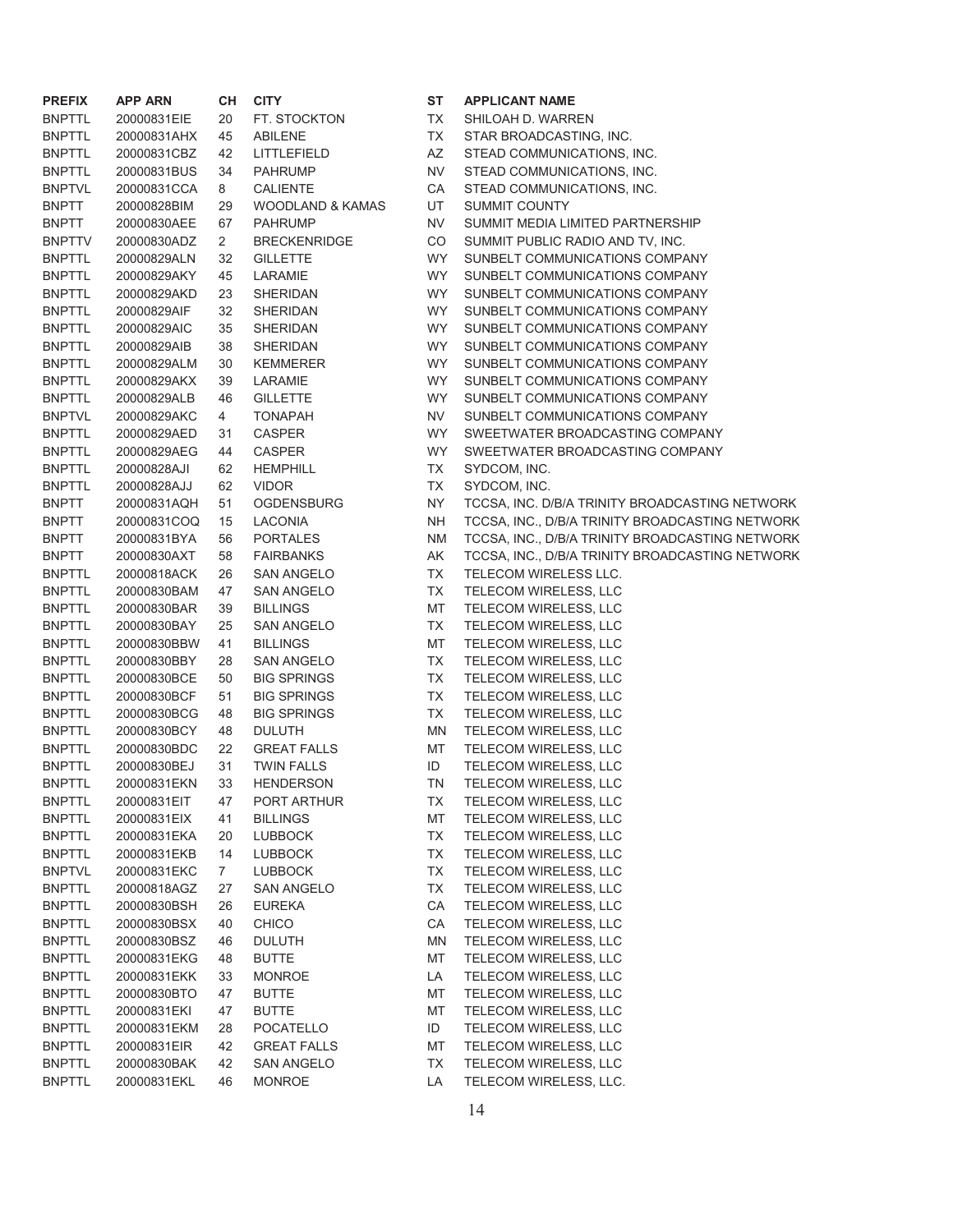| <b>PREFIX</b>  | APP ARN     | <b>CH</b> | <b>CITY</b>           | SТ        | <b>APPLICANT NAME</b>                                                                                   |
|----------------|-------------|-----------|-----------------------|-----------|---------------------------------------------------------------------------------------------------------|
| <b>BNPTTL</b>  | 20000831BEI | 50        | <b>GREENVILLE</b>     | MS        | THE AWAKENING POWER OF GOD'S WORD MINISTRIES, INC.<br>THE ESTATE OF JOHN R. POWLEY, CAROLINE KAYE SMITH |
| <b>BNPTTL</b>  | 20000831BEE | 63        | <b>CROCKETT</b>       | TX        | <b>EXECUTRIX</b>                                                                                        |
| <b>BNPTTL</b>  | 20000831BJX | 31        | <b>KALLISPELL</b>     | MT        | THREE ANGELES BROADCASTING NETWORK, INC.                                                                |
| <b>BNPTTL</b>  | 20000831BFE | 38        | <b>RAPID CITY</b>     | <b>SD</b> | THREE ANGELS BROADCASTING NETWORK, INC                                                                  |
| <b>BNPTTL</b>  | 20000831BFN | 15        | <b>BEAUMONT</b>       | TX        | THREE ANGELS BROADCASTING NETWORK, INC.                                                                 |
| <b>BNPTTL</b>  | 20000831BRZ | 47        | <b>BANGOR</b>         | ME        | THREE ANGELS BROADCASTING NETWORK, INC.                                                                 |
| <b>BNPTTL</b>  | 20000831BSQ | 43        | <b>RAPID CITY</b>     | SD        | THREE ANGELS BROADCASTING NETWORK, INC.                                                                 |
| <b>BNPTTL</b>  | 20000831BSS | 49        | <b>RAPID CITY</b>     | <b>SD</b> | THREE ANGELS BROADCASTING NETWORK, INC.                                                                 |
| <b>BNPTTL</b>  | 20000831CED | 14        | <b>LUBBOCK</b>        | TX        | THREE ANGELS BROADCASTING NETWORK, INC.                                                                 |
| <b>BNPTTL</b>  | 20000831BTM | 40        | <b>CHICO</b>          | CA        | THREE ANGELS BROADCASTING NETWORK, INC.                                                                 |
| <b>BNPTTL</b>  | 20000830BIY | 14        | WASILLA               | AK        | THREE ANGELS BROADCASTING NETWORK, INC.                                                                 |
| <b>BNPTTL</b>  | 20000830BJF | 47        | <b>TWIN FALLS</b>     | ID        | THREE ANGELS BROADCASTING NETWORK, INC.                                                                 |
| <b>BNPTTL</b>  | 20000830BJJ | 27        | <b>BANGOR</b>         | ME        | THREE ANGELS BROADCASTING NETWORK, INC.                                                                 |
| <b>BNPTTL</b>  | 20000830BKJ | 20        | <b>TWIST</b>          | <b>WA</b> | THREE ANGELS BROADCASTING NETWORK, INC.                                                                 |
| <b>BNPTTL</b>  | 20000830BJA | 14        | <b>FLAGSTAFF</b>      | AZ        | THREE ANGELS BROADCASTING NETWORK, INC.                                                                 |
| <b>BNPTTL</b>  | 20000830BJN | 48        | <b>DULUTH</b>         | MN        | THREE ANGELS BROADCASTING NETWORK, INC.                                                                 |
| <b>BNPTTL</b>  | 20000831BSV | 42        | <b>IDAHO FALLS</b>    | ID        | THREE ANGELS BROADCASTING NETWORK, INC.                                                                 |
| <b>BNPTTL</b>  | 20000831BIO | 16        | <b>KAILISPELL</b>     | МT        | THREE ANGELS BRODCASTING NETWORK, INC.                                                                  |
| <b>BNPTTL</b>  | 20000831ALY | 51        | <b>KEY WEST</b>       | FL.       | <b>TIGER EYE LICENSING</b>                                                                              |
| <b>BNPTTL</b>  | 20000818AAG | 48        | <b>SWEETWATER</b>     | TX        | TIGER EYE LICENSING, LLC                                                                                |
| <b>BNPTVL</b>  | 20000818AAN | 10        | <b>DOTHAN</b>         | AL        | TIGER EYE LICENSING, LLC                                                                                |
| <b>BNPTTL</b>  | 20000818AAO | 47        | <b>ODESSA</b>         | TX        | TIGER EYE LICENSING, LLC                                                                                |
| <b>BNPTTL</b>  | 20000818AAP | 26        | <b>LAKE CHARLES</b>   | LA        | TIGER EYE LICENSING, LLC                                                                                |
| <b>BNPTTL</b>  | 20000818AAQ | 20        | <b>ODESSA</b>         | TX        | TIGER EYE LICENSING, LLC                                                                                |
| <b>BNPTTL</b>  | 20000818ABB | 20        | <b>MIDLAND</b>        | TX        | TIGER EYE LICENSING, LLC                                                                                |
| <b>BNPTTL</b>  | 20000818ABC | 34        | ABILENE               | TX        | TIGER EYE LICENSING, LLC                                                                                |
| <b>BNPTTL</b>  | 20000818ABE | 45        | ABILENE               | TX        | TIGER EYE LICENSING, LLC                                                                                |
| <b>BNPTTL</b>  | 20000818ABK | 49        | ABILENE               | <b>TX</b> | TIGER EYE LICENSING, LLC                                                                                |
| <b>BNPTTL</b>  | 20000818ABQ | 38        | LAKE CHARLES          | LA        | TIGER EYE LICENSING, LLC                                                                                |
| <b>BNPTTL</b>  | 20000818ABS | 25        | <b>LAKE CHARLES</b>   | LA        | TIGER EYE LICENSING, LLC                                                                                |
| <b>BNPTTL</b>  | 20000818ABU | 34        | <b>ODESSA</b>         | TX        | TIGER EYE LICENSING, LLC                                                                                |
| <b>BNPTTL</b>  | 20000818ADO | 47        | <b>LAKE CHARLES</b>   | LA        | TIGER EYE LICENSING, LLC                                                                                |
| <b>BNPTTL</b>  | 20000830BEC | 27        | AMARILLO              | TX        | TIGER EYE LICENSING, LLC                                                                                |
| <b>BNPTTL</b>  | 20000831ELB | 30        | <b>COLUMBIA</b>       | <b>MO</b> | TIGER EYE LICENSING, LLC                                                                                |
| <b>BNPTTL</b>  | 20000818AAI | 49        | <b>SWEETWATER</b>     | TX        | TIGER EYE LICENSING, LLC.                                                                               |
| <b>BNPTTL</b>  | 20000818AAY | 47        | <b>MIDLAND</b>        | TX        | TIGER EYE LICENSING, LLC.                                                                               |
| <b>BNPTTL</b>  | 20000818ADQ | 46        | <b>ODESSA</b>         | TX        | TIGER EYE LICENSING, LLC.                                                                               |
| <b>BNPTTL</b>  | 20000818ADW | 45        | <b>SWEETWATER</b>     | <b>TX</b> | TIGER EYE LICENSING, LLC.                                                                               |
| <b>BNPTTL</b>  | 20000818ADX | 41        | <b>COLUMBUS</b>       | GA        | TIGER EYE LICENSING, LLC.                                                                               |
| <b>BNPTTL</b>  | 20000818ADY | 50        | <b>PLAINVIEW</b>      | ТX        | TIGER EYE LICENSING, LLC.                                                                               |
| <b>BNPTTL</b>  | 20000830BSV | 19        | <b>COLUMBUS</b>       | GA        | TIGER EYE LICENSING, LLC.                                                                               |
| <b>BNPTTL</b>  | 20000818AAS | 23        | <b>HARRISONBURG</b>   | VA        | TIGER EYE LICENSING, LLC.                                                                               |
| <b>BNPTTL</b>  | 20000831ELC | 30        | <b>ERIE</b>           | PA        | TIGER EYE LICENSING, LLC.                                                                               |
| <b>BNPTT</b>   | 20000830AUM | 23        | <b>GRAND RAPIDS</b>   | ΜN        | TRINITY BROADCASTING NETWORK                                                                            |
| <b>BNPTT</b>   | 20000830BHJ | 45        | <b>BELLINGHAM</b>     | <b>WA</b> | TRINITY BROADCASTING NETWORK                                                                            |
| <b>BNPTT</b>   | 20000831AQL | 39        | <b>OGDENSBURG</b>     | NY.       | TRINITY BROADCASTING NETWORK                                                                            |
| <b>BNPTTL</b>  | 20000825AJT | 42        | KEY WEST              | FL.       | TRISTAN BROADCASTING, LLC                                                                               |
| <b>BNPTTL</b>  | 20000825AJV | 24        | QUINCY                | IL.       | TRISTAN BROADCASTING, LLC                                                                               |
| <b>BNPTTL</b>  | 20000825AJW | 39        | <b>PALM SPRINGS</b>   | CA        | TRISTAN BROADCASTING, LLC                                                                               |
| <b>BNPTTL</b>  | 20000825AJX | 41        | LACROSSE              | WI        | TRISTAN BROADCASTING, LLC                                                                               |
| <b>BNPTTL</b>  | 20000825AJZ | 47        | <b>BANGOR</b>         | ME        | TRISTAN BROADCASTING, LLC                                                                               |
| <b>BNPTTL</b>  | 20000825AJY | 51        | <b>EAU CLAIRE</b>     | WI        | TRISTAN BROADCASTING, LLC                                                                               |
| <b>BNPTTL</b>  | 20000825AJU | 33        | <b>JACKSON</b>        | TN        | TRISTAN BROADCASTING, LLC                                                                               |
| <b>BNPTTL</b>  | 20000829AEM | 44        | <b>JACKSON</b>        | WY.       | TWO OCEAN BROADCASTING COMPANY                                                                          |
| <b>BNPTTL</b>  | 20000802AAK | 42        | <b>ROLLA</b>          | МO        | UNITY BROADCASTING INC.                                                                                 |
| <b>BMJPTTV</b> | 20090825BCX | 6         | CANE BEDS, AZ/HILLDAL | UT        | UNIVERSITY OF UTAH                                                                                      |
|                |             |           |                       |           |                                                                                                         |

| ST        | <b>APPLICANT NAME</b>                             |
|-----------|---------------------------------------------------|
| <b>MS</b> | THE AWAKENING POWER OF GOD'S WORD MINISTRIES, INC |
|           | THE ESTATE OF JOHN R. POWLEY, CAROLINE KAYE SMITH |
| ТX        | <b>EXECUTRIX</b>                                  |
| МT        | THREE ANGELES BROADCASTING NETWORK, INC.          |
| SD        | THREE ANGELS BROADCASTING NETWORK, INC            |
| ТX        | THREE ANGELS BROADCASTING NETWORK, INC.           |
| МE        | THREE ANGELS BROADCASTING NETWORK, INC.           |
| SD        | THREE ANGELS BROADCASTING NETWORK, INC.           |
| SD        | THREE ANGELS BROADCASTING NETWORK, INC.           |
| ТX        | THREE ANGELS BROADCASTING NETWORK, INC.           |
| CA        | THREE ANGELS BROADCASTING NETWORK, INC.           |
| AΚ        | THREE ANGELS BROADCASTING NETWORK, INC.           |
| ID        | THREE ANGELS BROADCASTING NETWORK, INC.           |
| МE        | THREE ANGELS BROADCASTING NETWORK, INC.           |
| WA        | THREE ANGELS BROADCASTING NETWORK, INC.           |
| AΖ        | THREE ANGELS BROADCASTING NETWORK, INC.           |
| ΜN        | THREE ANGELS BROADCASTING NETWORK, INC.           |
| ID        | THREE ANGELS BROADCASTING NETWORK, INC.           |
|           |                                                   |
| МT        | THREE ANGELS BRODCASTING NETWORK, INC.            |
| FL.       | <b>TIGER EYE LICENSING</b>                        |
| <b>TX</b> | TIGER EYE LICENSING, LLC                          |
| AL        | TIGER EYE LICENSING, LLC                          |
| ТX        | TIGER EYE LICENSING, LLC                          |
| LA        | TIGER EYE LICENSING, LLC                          |
| TX        | TIGER EYE LICENSING, LLC                          |
| TX        | TIGER EYE LICENSING, LLC                          |
| TX        | TIGER EYE LICENSING, LLC                          |
| ТX        | TIGER EYE LICENSING, LLC                          |
| ТX        | TIGER EYE LICENSING, LLC                          |
| LA        | TIGER EYE LICENSING, LLC                          |
| LA        | TIGER EYE LICENSING, LLC                          |
| TX        | TIGER EYE LICENSING, LLC                          |
| LA        | TIGER EYE LICENSING, LLC                          |
| ТX        | TIGER EYE LICENSING, LLC                          |
| МO        | TIGER EYE LICENSING, LLC                          |
| ТX        | TIGER EYE LICENSING, LLC.                         |
| ТX        | TIGER EYE LICENSING, LLC.                         |
| ТX        | TIGER EYE LICENSING, LLC.                         |
| ТX        | TIGER EYE LICENSING, LLC.                         |
| GA        | TIGER EYE LICENSING, LLC.                         |
| TX        | TIGER EYE LICENSING, LLC.                         |
| GА        | TIGER EYE LICENSING, LLC.                         |
| VA        | TIGER EYE LICENSING, LLC.                         |
| PA        | TIGER EYE LICENSING, LLC.                         |
| MN        | TRINITY BROADCASTING NETWORK                      |
| WA.       | TRINITY BROADCASTING NETWORK                      |
| NY .      | TRINITY BROADCASTING NETWORK                      |
| FL.       | TRISTAN BROADCASTING, LLC                         |
| IL.       | TRISTAN BROADCASTING, LLC                         |
| СA        | TRISTAN BROADCASTING, LLC                         |
| WI        | TRISTAN BROADCASTING, LLC                         |
|           |                                                   |
| МE        | TRISTAN BROADCASTING, LLC                         |
| WI        | TRISTAN BROADCASTING, LLC                         |
| TN        | TRISTAN BROADCASTING, LLC                         |
| WY.       | TWO OCEAN BROADCASTING COMPANY                    |
| МO        | UNITY BROADCASTING INC.                           |
| UT        | UNIVERSITY OF UTAH                                |
|           | 15                                                |